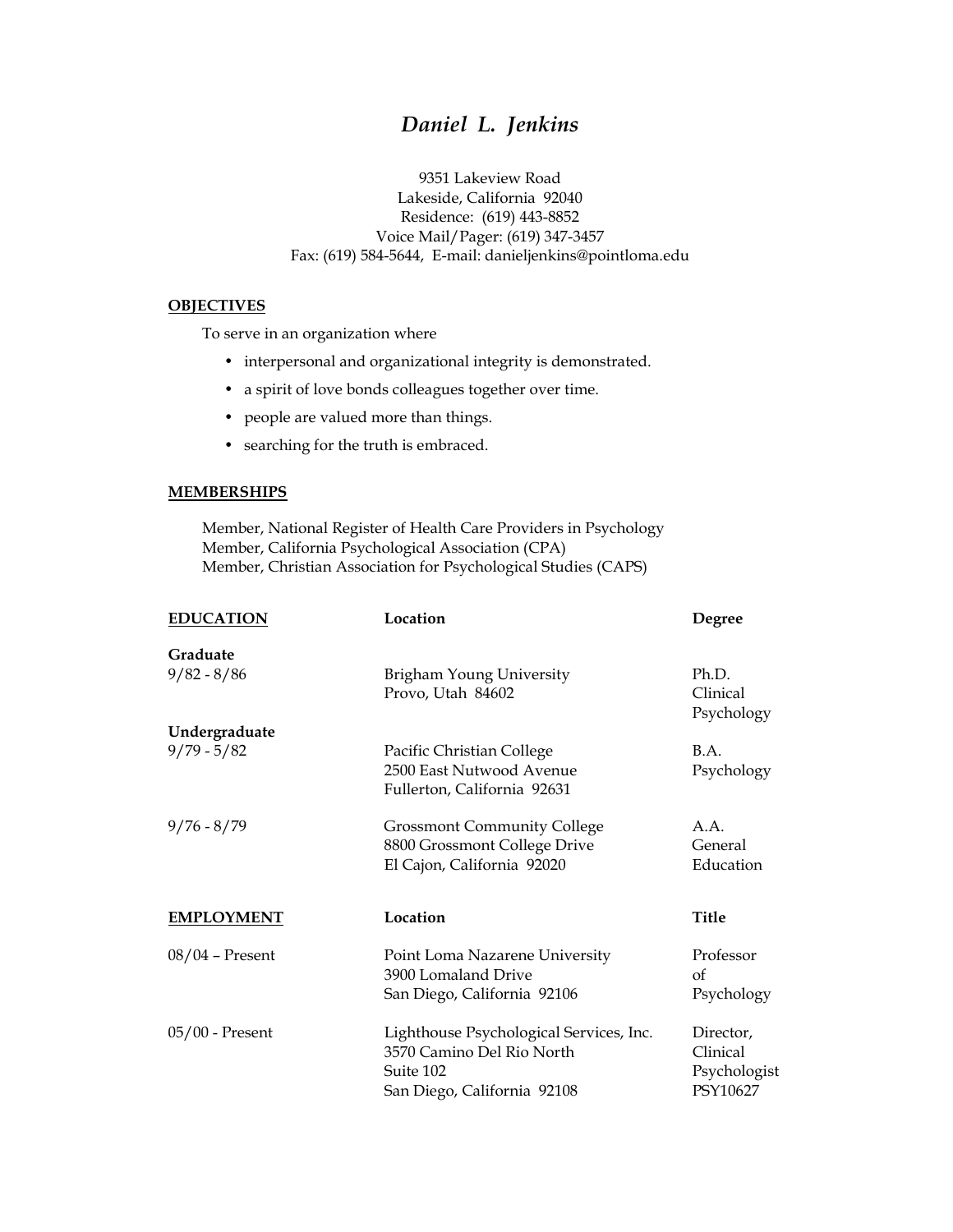| $02/03$ – Present   | New Life Ministries<br>Every Man's Battle<br>P.O. Box 1018<br>Laguna Beach, CA 92652                                              | Sexual<br>Addictions<br>Group<br>Therapist                    |
|---------------------|-----------------------------------------------------------------------------------------------------------------------------------|---------------------------------------------------------------|
| $10/97 - 2004$      | Bethel Seminary - San Diego<br>6116 Arosa St.<br>San Diego, California 92115                                                      | <b>MFT</b><br>Adjunct<br>Faculty                              |
| $09/92 - 05/02$     | Christian Heritage College<br>2100 Greenfield Drive<br>El Cajon, California 92019-1157                                            | Associate<br>Professor,<br>Chairman                           |
| $09/92 - 05/00$     | New Life Clinic<br>3570 Camino Del Rio North<br>Suite 102<br>San Diego, California 92108                                          | Licensed<br>Clinical<br>Psychologist<br>PSY10627              |
| $09/86 - 05/98$     | Curtis C. Rouanzoin, Ph.D.<br>and Associates<br>2500 East Nutwood Avenue<br>Suite 212<br>Fullerton, California 92631              | Licensed<br>Clinical<br>Psychologist<br>PSY10627              |
| $09/85 - 05/98$     | Pacific Christian College<br>2500 East Nutwood Avenue<br>Fullerton, California 92631                                              | Associate<br>Professor                                        |
| $08/90 - 05/92$     | New Life Treatment Center<br>Adult Program<br><b>Western Medical Center</b><br>1025 S. Anaheim Blvd.<br>Anaheim, California 92805 | Process Group<br>& Sexual<br>Addictions<br>Group<br>Therapist |
| <b>DISSERTATION</b> | The Effects of Verbal and Nonverbal Relaxation<br>Techniques on Psychophysiological Levels of<br>Arousal. August, 1986.           |                                                               |

#### **PRESENTATIONS & WORKSHOPS**

*Marital Enrichment Affair-Proof Your Marriage Sexual Addiction: An Addiction Really? Developing Healthy Boundaries Healing for the Broken Hearted Communication Skills Development Letting Go of Control How to Handle Financial Stress Problems Associated with Anxiety What To Do When You Are Down In The Dumps Finding and Giving Forgiveness*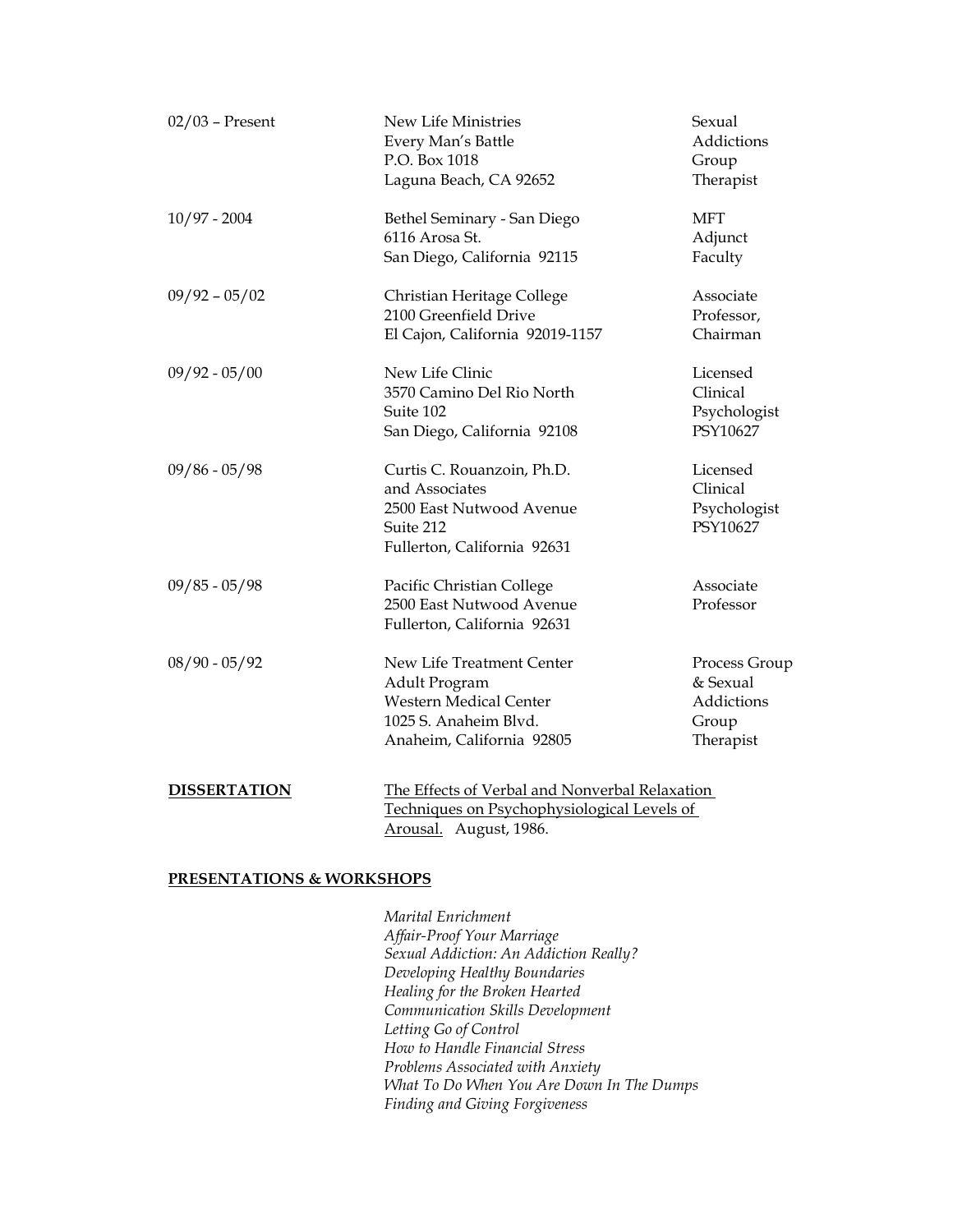## **PREVIOUS TEACHING EXPERIENCE:**

#### **Christian Heritage College**

| <b>PSY112</b> | <b>Interpersonal Relationships</b> |
|---------------|------------------------------------|
| <b>PSY201</b> | Introduction to Psychology         |
| <b>PSY202</b> | Growth and Development             |
| <b>PSY310</b> | Tests and Measurements             |
| <b>PSY312</b> | Theories of Personality            |
| <b>PSY313</b> | History and Systems of Psychology  |
| <b>PSY322</b> | Group Process                      |
| PSY381-382    | Directed Research                  |
| <b>PSY425</b> | <b>Experimental Psychology</b>     |
| PSY481-482    | Directed Research                  |
| PSY401        | Abnormal Psychology                |
| PSY414        | Practicum                          |
|               |                                    |

# **Pacific Christian College**

| PS230          | Motivation and Learning                    |
|----------------|--------------------------------------------|
| PS231          | Developmental Psychology                   |
| PS332          | Research Design/Social Science Methodology |
| SS333/MG410    | <b>Introductory Statistics</b>             |
| PS430          | History and Systems of Psychology          |
| PS433          | Psychological Testing                      |
| PS431          | Social Psychology                          |
| CNS5130        | Research Methodology                       |
| <b>CNS6100</b> | Developmental Care & Human Development     |
| CNS6150        | Approaches to the Treatment of Children    |
| CNS6170        | Psychological Testing                      |
| CNS6801-3      | Supervised Practicum                       |
|                |                                            |

# **Bethel Seminary - San Diego**

| MF103 | Dynamics of Family Interaction: Sexuality, Spirituality, |
|-------|----------------------------------------------------------|
|       | and Socialization                                        |
| MF121 | Individual Development Within the Family                 |
| MF124 | Family Challenges Over the Life Cycle                    |
| MF144 | Professional and Ethical Issues In Marriage & Family     |
|       | Therapy                                                  |
| MF152 | Supervised Clinical Experience II                        |
|       |                                                          |

# **Point Loma Nazarene University**

| PSY101 | Psychology of Personal Development            |
|--------|-----------------------------------------------|
| PSY300 | Theories of Personality and Adult Development |
| PSY321 | Abnormal Psychology                           |
| PSY341 | Group Counseling                              |
| PSY345 | Group Dynamics                                |
| PSY350 | Clinical and Research Assessment              |
| PSY390 | Research Methods and Design I                 |
| PSY391 | Research Methods and Design II                |
| PSY400 | History and Contemporary Issues in Psychology |
| PSY470 | Practicum Experience                          |
| PSY499 | Research in Psychology                        |
|        |                                               |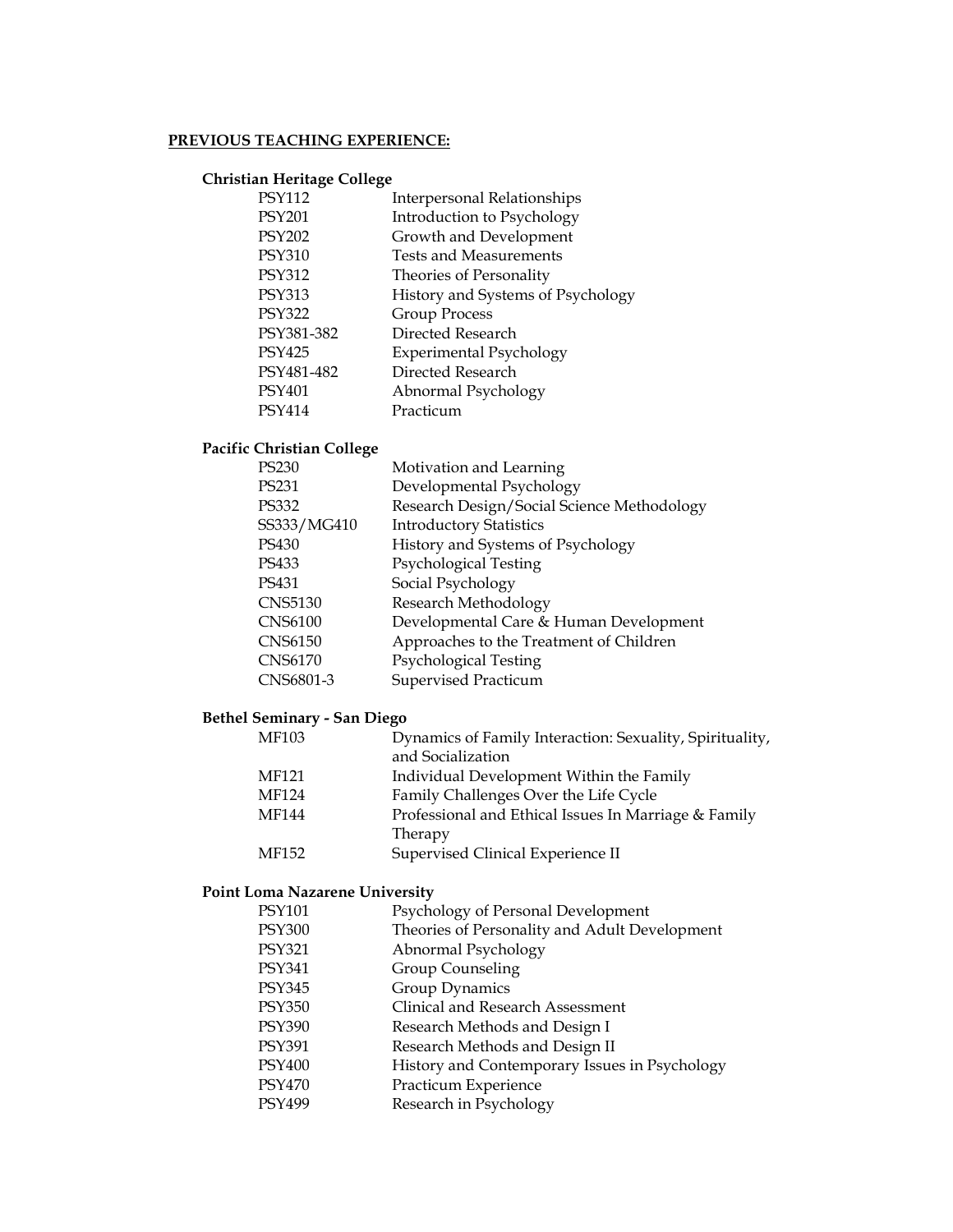#### **REFERENCES:**

Barbara Burt, Psy.D. Kim Schaeffer, Ph.D. Lighthouse Psychological Services Point Loma Nazarene University 3570 Camino Del Rio North, Suite 102 3900 Lomaland Drive San Diego, California 92108 San Diego, California 92106

Holly Erwin-Chase, Ph.D. Keith Olson, Ph.D. Chair & Associate Professor MFT Program Director Point Loma Nazarene University Bethel Seminary San Diego 3900 Lomaland Drive 6116 Arosa Street San Diego, California 92106 San Diego, California 92115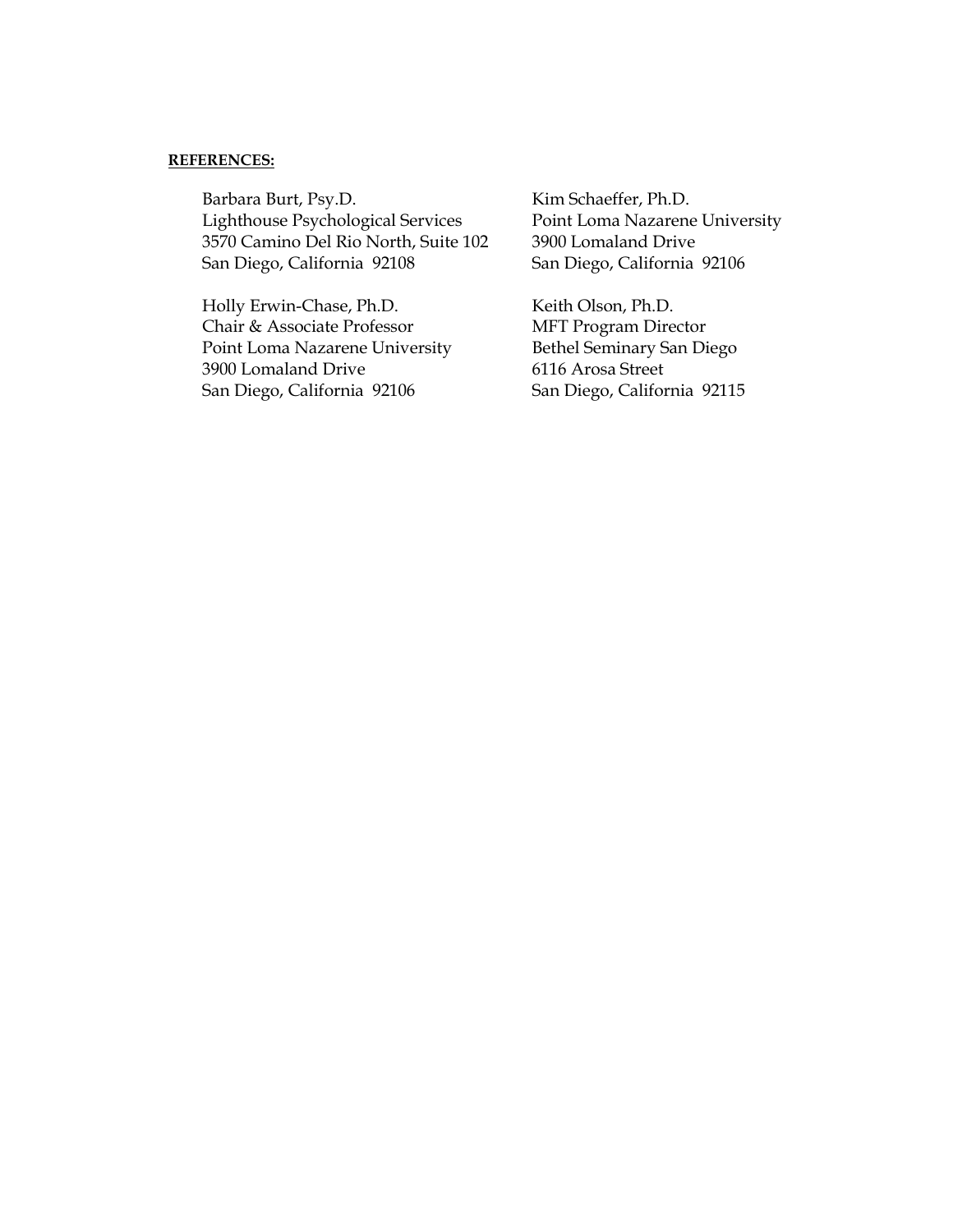#### **CURRICULUM VITA**

#### **G. Michael Leffel, Ph.D.**

*Professor of Psychology*  Point Loma Nazarene University, San Diego, CA.

#### **Address**

Point Loma Nazarene University Department of Psychology 3900 Lomaland Dr. San Diego, CA. 92106 (619) 849-2278 [michaelleffel@pointloma.edu](mailto:michaelleffel@pointloma.edu)

#### **Education**

- Ph.D. University of Illinois, Urbana-Champaign (1986) Major: Personality and Social Ecology (Gerald Clore, *Chair*) Minor: Clinical Psychology
- M.A. California State University, Long Beach (1979) Major: Personality-Social ("Graduation with Honors") Minor: Clinical
- B.A. Point Loma College (1977) Valedictorian NAIA Academic All-American (Baseball)

#### **Professional Memberships**

Western Psychological Association (WPA) Rocky Mountain Psychological Association (RMPA) APA Division 36, Psychology of Religion Society for the Study of Psychology and Wesleyan Theology (SSPWT)

#### **Activities Related to Research in the Psychology of Religion and Spirituality**

(2006 -) *Institute for Research in Psychology and Spirituality* (IRPS), Rosemead School of Psychology, Biola University. Invited participant at yearly research symposium for research on psychology and Christian spirituality.

(1997 - ) *Society for Study of Psychology and Wesleyan Theology* (SSPWT) I am an organizing and charter member. SSPWT is an organization that sponsors annual conferences and promotes presentations and writing devoted to the integration of Wesleyan spirituality and contemporary theory and research in psychology.

(1995 – ) *Wesleyan Center for 21st Century Studies*, Point Loma Nazarene University I am an organizing and on-going committee member, and have been awarded grants as Center Scholar and Fellow multiple times.

#### **Employment History**

#### **(August, '92 - Present)** *Professor of Psychology, Point Loma Nazarene University*

Completing 18th year at Pt. Loma. I served as Department Chair for three years. Responsibilities include full-time teaching and supervision of 2-3 students each year on undergraduate research projects. My research lab has produced poster presentations in generativity theory, Horney's triconfigural model of personality styles, and moral emotions.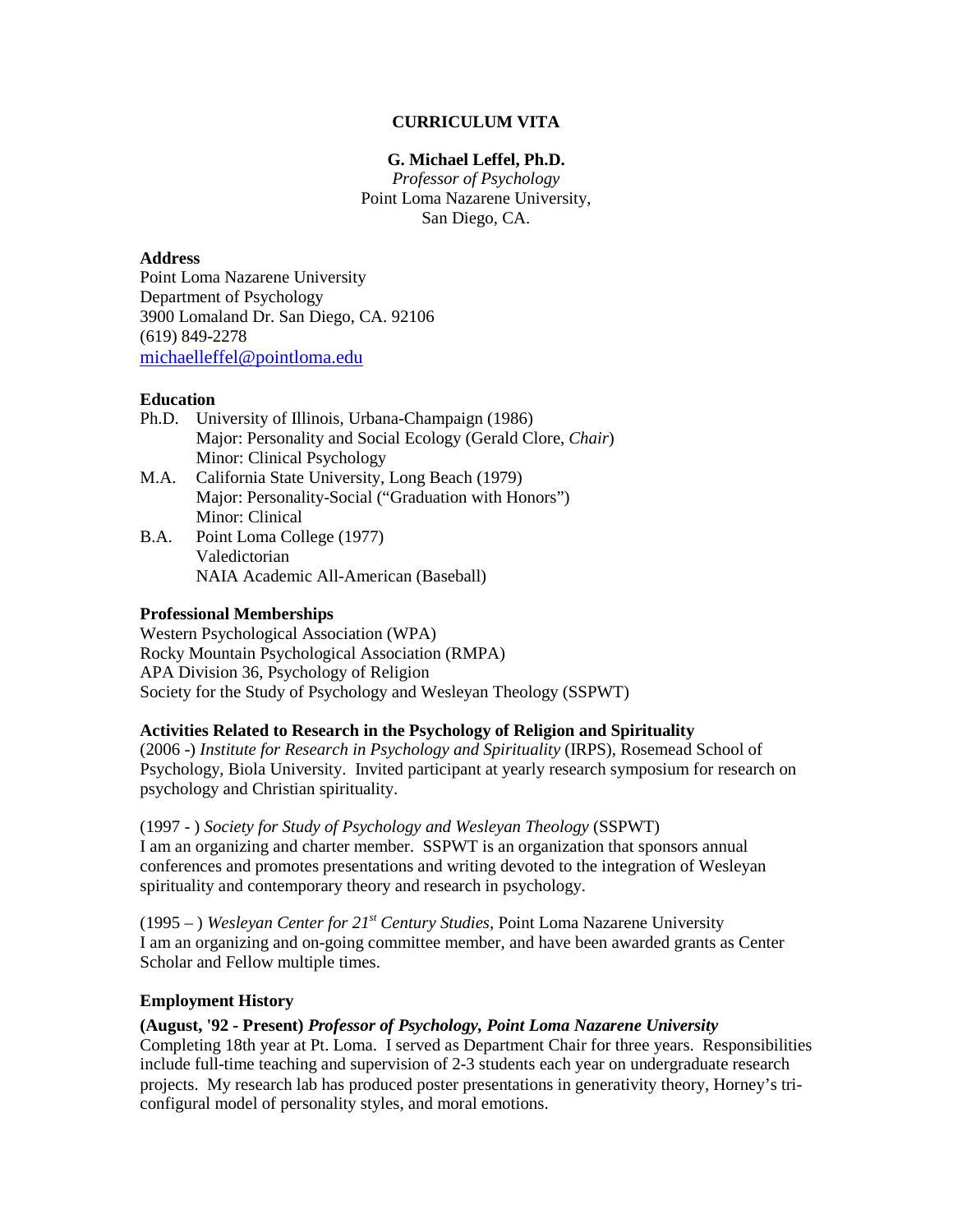2. Leffel Vita

#### **Recent Published Articles and Presentations**

## **2013**

Ayres, K.A., Neher, A. R.., Erbacci, G. K.., Oakes Mueller, R. A., & **Leffel, G. M**. (2013, April).

*Project on the Good Physician (Part 1 of 3) Construct Validity of Caring Virtues.* Poster session presented at the 93<sup>rd</sup> Western Psychological Association Annual Convention, Reno, NV.

Shepherd, A. M., Dahill J. O., Oakes Mueller, R. A. & **Leffel, G. M.** (2013, April). *Project on the Good Physician (Part 2 of 3) Caring Virtues and the "Moral Matrix" of Clinical Decision Making*. Poster session presented at the 93<sup>rd</sup> Western Psychological Association Annual Convention, Reno, NV.

Young, M. H., Drown, K. N., Oakes Mueller, R.A., & **Leffel, G. M.** (2013, April). *Project on the Good Physician (Part 3 of 3) Neuroticism/Burnout May Inhibit Caring Virtues.* Poster session presented at the 93<sup>rd</sup> Western Psychological Association Annual Convention, Reno, NV.

#### **2011**

- Leffel, G. M. (in review). The vital link: Integrating meaning and morality in spiritual transformation and practical Christian ethics. Submitted to *Journal of Psychology and Theology*, October, 30, 2011.
- Leffel, G. M. (2011a). Beyond meaning: Spiritual transformation in the paradigm of moral intuitionism, Introduction: Catalyzing a new science of spiritual transformation**.** In R. L. Piedmont & A. Village (Eds.), *Research in the social scientific study of religion*, Vol. 22 (pp. 23-28). http://www.brill.nl/rssr
- Leffel, G. M. (2011b). Beyond meaning: Spiritual transformation in the paradigm of moral intuitionism, Part 1: Beyond meaning-system analyses. In R. L. Piedmont & A. Village (Eds.), *Research in the social scientific study of religion*, Vol. 22 (pp. 29-76). http://www.brill.nl/rssr
- Leffel, G. M. (2011c). Beyond meaning: Spiritual transformation in the paradigm of moral intuitionism, Part 2.: A moral intuitionist approach to spiritual transformation. In R. L. Piedmont & A. Village (Eds.), *Research in the social scientific study of religion*, Vol. 22. (pp. 77-125). http://www.brill.nl/rssr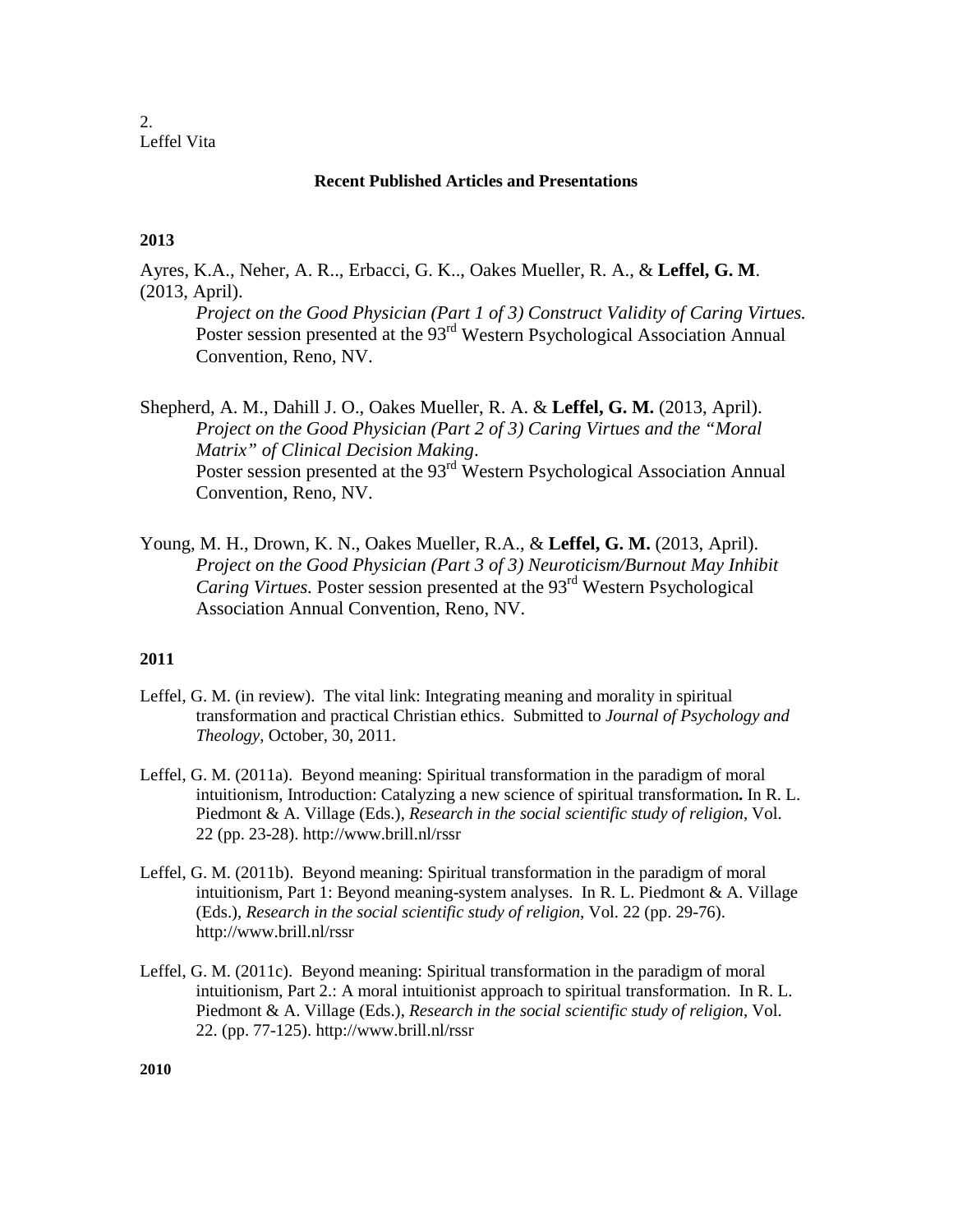Leffel, G. M (2010). "Putting on virtue": A motivation-based virtue ethics of caring for practical theology. In M. K. Armistead, B. D. Strawn, & R. W. Wright (Eds.), *Wesleyan theology and social science: The dance of practical divinity and discovery* (pp. 143-158). Newcastle, UK: Cambridge Scholars Publishing.

#### **2008**

- Leffel, G. M. (2008a). Who Cares? Generativity and the moral emotions, Part 1: Advancing the "psychology of ultimate concerns." *Journal of Psychology and Theology, 36,* 161-181.
- Leffel, G. M. (2008b). Who Cares? Generativity and the moral emotions. Part 2: A "social intuitionist model" of moral motivation. *Journal of Psychology and Theology, 36,* 182- 201*.*
- Leffel, G. M., Fritz, M. E., & Stephens, M. R. (2008). Who Cares? Generativity and the moral emotions, Part 3: A social intuitionist "ecology of virtue." *Journal of Psychology and Theology, 36,* 202-221.

### 3. Leffel Vita

#### **2007**

- Leffel, G. M. (2007a). Emotion and transformation in the relational spirituality paradigm, Part 1: Prospects and prescriptions for reconstructive dialogue. *Journal of Psychology and Theology, 35,* 263-280.
- Leffel, G. M. (2007b). Emotion and transformation in the relational spirituality paradigm, Part 2: Implicit morality and "minimal prosociality." *Journal of Psychology and Theology, 35,* 281-297.
- Leffel, G. M. (2007c). Emotion and transformation in the relational spirituality paradigm, Part 3: A moral motive analysis. *Journal of Psychology and Theology, 35,* 298-316.

#### **2006**

Leffel, G. M. (2006). Relational generativity: A proposed new domain of generative adult development. Paper presentation at the Western Psychological Association, Palm Springs, CA, April, 2006. Archived at PsycEXTRA, [www.apa.org/psycextra.](http://www.apa.org/psycextra)

#### **2009 Symposium Presentation (Division 36, Psychology of Religion)**

Leffel, G. M. (April, 2009). Generativity and virtues of the quiet ego: A new direction for the psychology of spiritual transformation. Symposium presentation at the Loyola Mid-Year Conference of Division 36 Psychology of Religion, Loyola College, MA, April, 2009.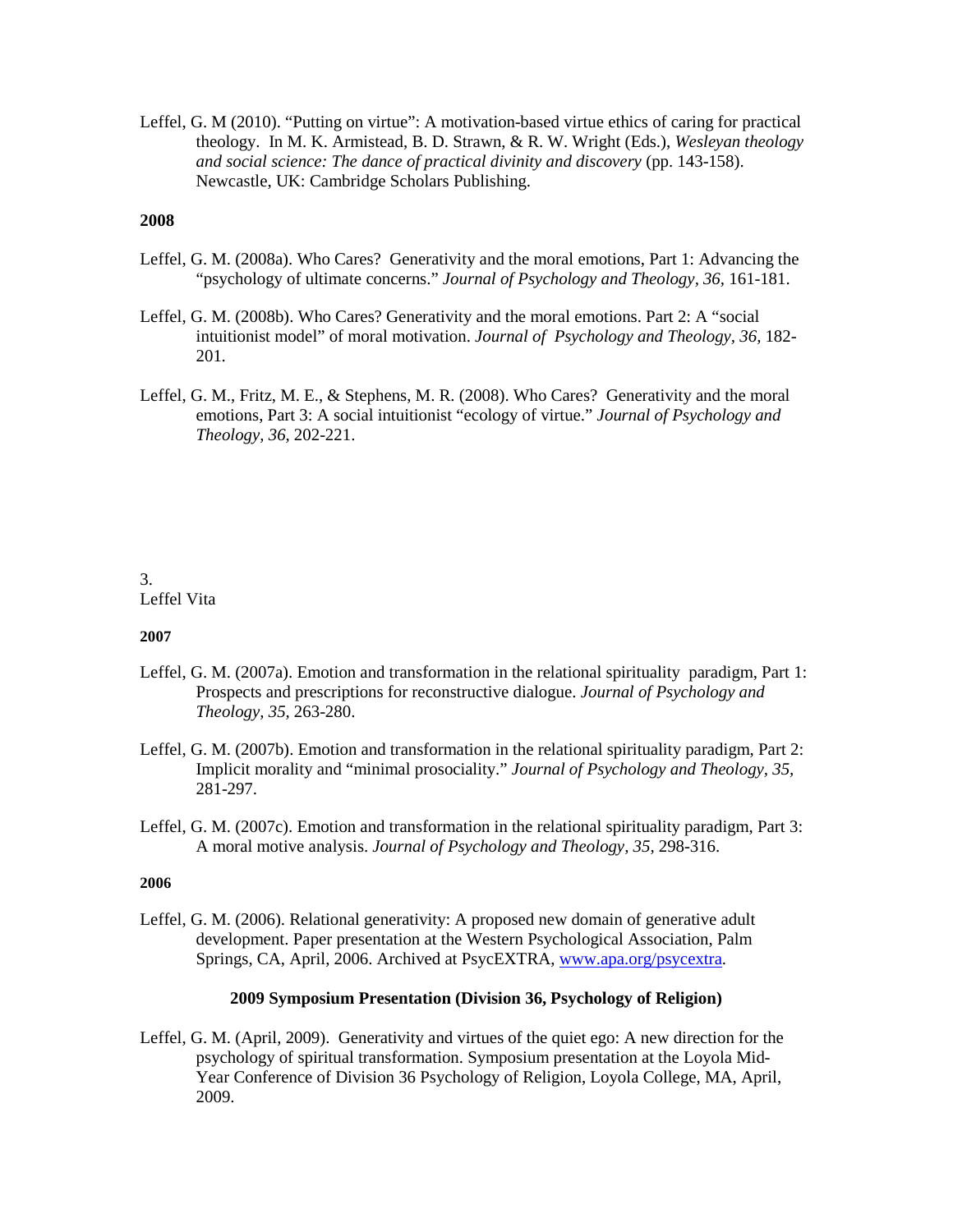#### **2009 Poster Presentation (Western Psychological Association, Portland)**

Oakes Mueller, R. A., Tankersley, L., & **Leffel, G. M**. (2009, April). Grateful giving: Does gratitude, induced through a guided self-reflection practice, facilitate upward spirals of generative care in young adults? Poster presentation at Western Psychological Association, April, 2009.

#### **2008 Symposium Presentation (Division 36, Psychology of Religion)**

Leffel, G. M. (2008). Becoming a good character: The shift in moral psychology (and, why it matters for spiritual transformation). Symposium presentation at the Loyola Mid-Year Conference of Division 36 Psychology of Religion, Loyola College, MA, April, 2008.

#### **2007 Symposium Presentations (Rocky Mountain Psychological Association)**

- Leffel, G. M., (2007). Relational generativity: Discovering and expanding Erikson's "investment" model of caring. Symposium paper presentation at the Rocky Mountain Psychological Association, April, 2007.
- Leffel, G. M., & Fritz, M. (2007). Moral emotions of caring character: A conceptual model and empirical review for programmatic research. Symposium paper presentation at the Rocky Mountain Psychological Association, April, 2007.
- Leffel , G. M., & Stephens, M. (2007). The relationship of positive and moral emotions (empathy and gratitude) to generative concern and action: A preliminary construct validity study of the MACA model. Symposium paper presentation at the Rocky Mountain Psychological Association, April, 2007.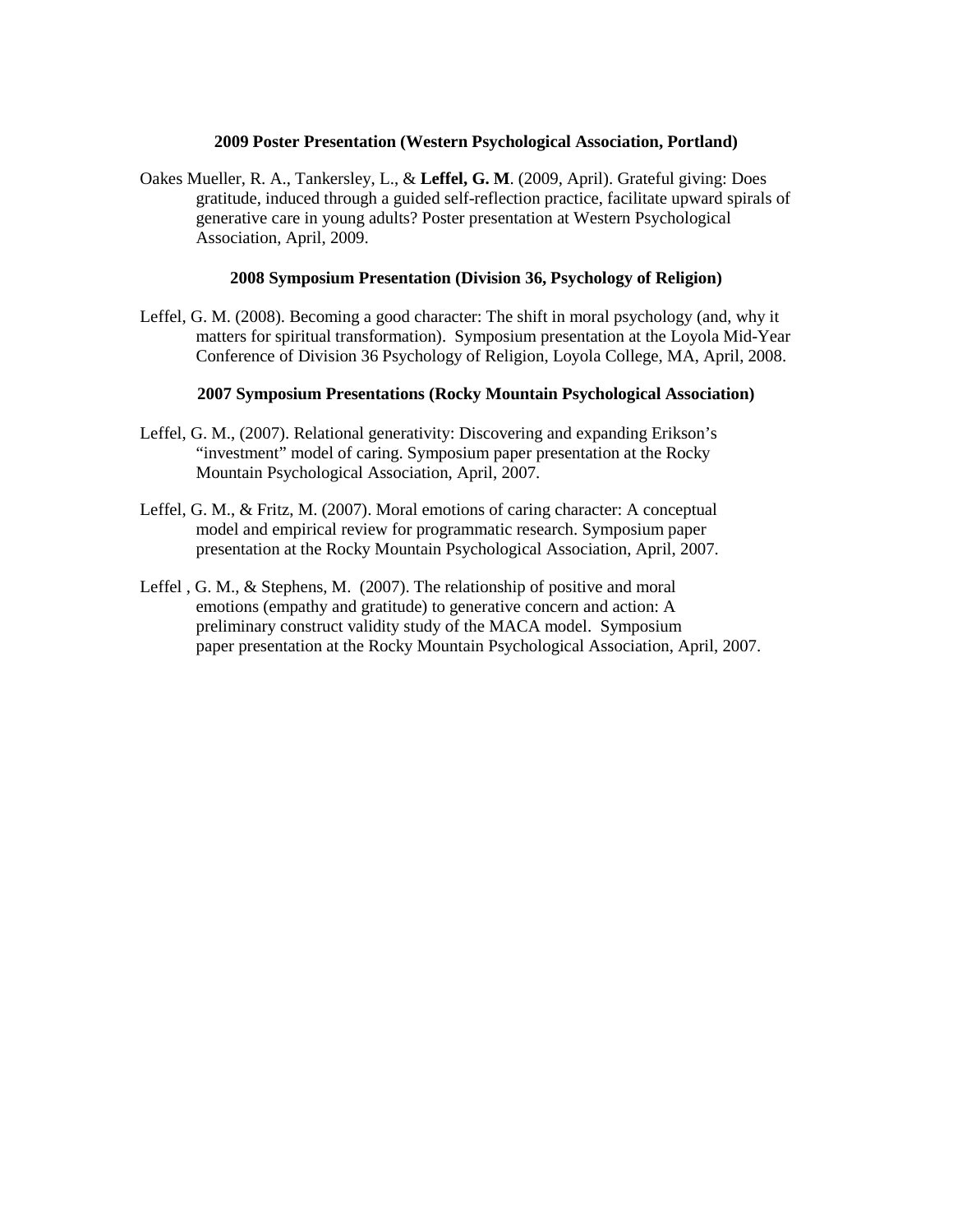# **Kendra L. Oakes Mueller, Ph.D.**

3900 Lomaland Drive, San Diego, CA 92106 ♦ Phone (619) 849-2945 E-mail address: kendraoakesmueller@pointloma.edu

# **EDUCATION**

| 2000-2006 | Fuller Graduate School of Psychology |
|-----------|--------------------------------------|
|           | Fuller Theological Seminary          |
|           | Pasadena, California                 |
|           | $M.A. - Psychology, 2002$            |
|           | $M.A. - Theology, 2005$              |
|           | Ph.D. – Clinical Psychology, 2006    |
| 1006-2000 | Doint Loma Navarono Haivarcity       |

1996-2000 *Point Loma Nazarene University* San Diego, California **B.A. - Psychology Cum Laude**

## **TEACHING EXPERIENCE**

| 2007-current | Point Loma Nazarene University, San Diego, CA<br>Associate Professor of Psychology |
|--------------|------------------------------------------------------------------------------------|
|              | Psychology of Personal Development (PSY 101)<br>$\bullet$                          |
|              | Physiological and Neuropsychology (PSY 301)                                        |
|              | Integration of Psychology and Theology (PSY 410)                                   |
|              | Human Sexuality (PSY 360)<br>$\bullet$                                             |
|              | Abnormal Psychology (PSY 321)                                                      |
|              | Learning and Cognition (PSY 409)                                                   |
|              | Group Counseling (PSY 341)                                                         |
| 2006-2007    | Azusa Pacific University, Azusa, CA                                                |
|              | Guest Lectures for Doctoral Level Clinical Trainees                                |
|              | Integration of Psychology and Spirituality                                         |
|              | • Treatment for Alcohol and Substance Use                                          |
|              | Empirically Supported Treatments for Depression & Anxiety                          |
| 2005         | University of San Diego, San Diego, CA                                             |
|              | Guest Lecture for Undergraduate Course                                             |
|              | Introduction to Counseling: Crisis Intervention and Suicide<br>$\bullet$           |
| 2003-2007    | Fuller Graduate School of Psychology, Pasadena, CA                                 |
|              | Guest Lecture for Doctoral and Masters Level Courses                               |
|              | Sexual Diversity: Working with LGBT University Students in Therapy (2006, 2007)    |
|              | Divorce and Reconstituted Families: On Becoming a Stepfamily (2003, 2006)<br>٠     |
|              | Diagnostic Nomenclature: Eating Disorders (2002)                                   |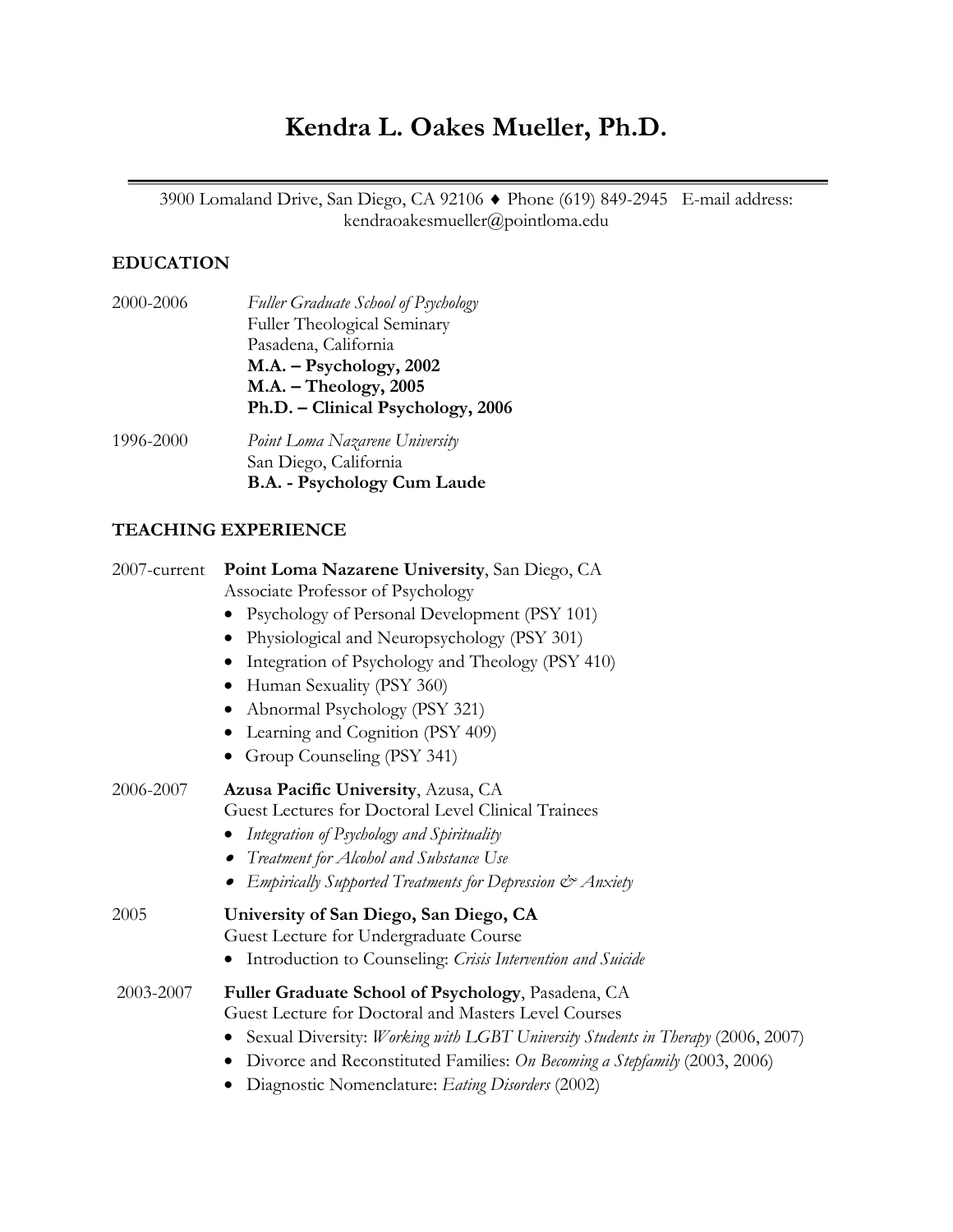Teaching Assistant for Doctoral Level Courses

- Neuropsychological Assessment (2004)
- Diagnostic Nomenclature (2003, 2002)
- Lifespan Development (2002, 2001)

## **CLINICAL EXPERIENCE**

## 2010-current **Clinical Assessment**

Point Loma Nazarene University Center for Pastoral Leadership San Diego, California

• Conducting Ministerial assessments for candidates pursuing ordination in the Nazarene Church.

## 2009-2011 **Clinical Supervisor**

Point Loma Nazarene University Wellness Center San Diego, California

• Supervise the clinical work of a postdoctoral counselor obtaining hours for licensure.

## **SUPERVISED CLINICAL EXPERIENCE**

| 2006-2007    | <b>Post-Doctoral Counselor</b><br>Azusa Pacific University<br>Azusa, California<br>Supervisor: Bill Fiala, Ph.D., Licensed Clinical Psychologist                                                                             |
|--------------|------------------------------------------------------------------------------------------------------------------------------------------------------------------------------------------------------------------------------|
| 2006-current | <b>Post-Doctoral Fellow</b><br>Fuller Psychological and Family Services<br>Pasadena, California<br>Supervisor: Stephen Simpson, Ph.D., Licensed Clinical Psychologist                                                        |
| 2005-2006    | Pre-Doctoral Internship<br>University of San Diego (APA accredited)<br>San Diego, California<br>Supervisors: Christine Walker, Psy.D., Licensed Clinical Psychologist, Erinn<br>Tozer, Ph.D., Licensed Clinical Psychologist |
| 2004-2005    | Pre-Intern<br>Azusa Pacific University<br>Azusa, California<br>Supervisors: Joshua Purga, PsyD., and Erica Liu Wollin, PsyD. Licensed<br>Clinical Psychologist                                                               |
| 2003-2005    | <b>Student Supervisor</b><br>Fuller Graduate School of Psychology<br>Pasadena, California                                                                                                                                    |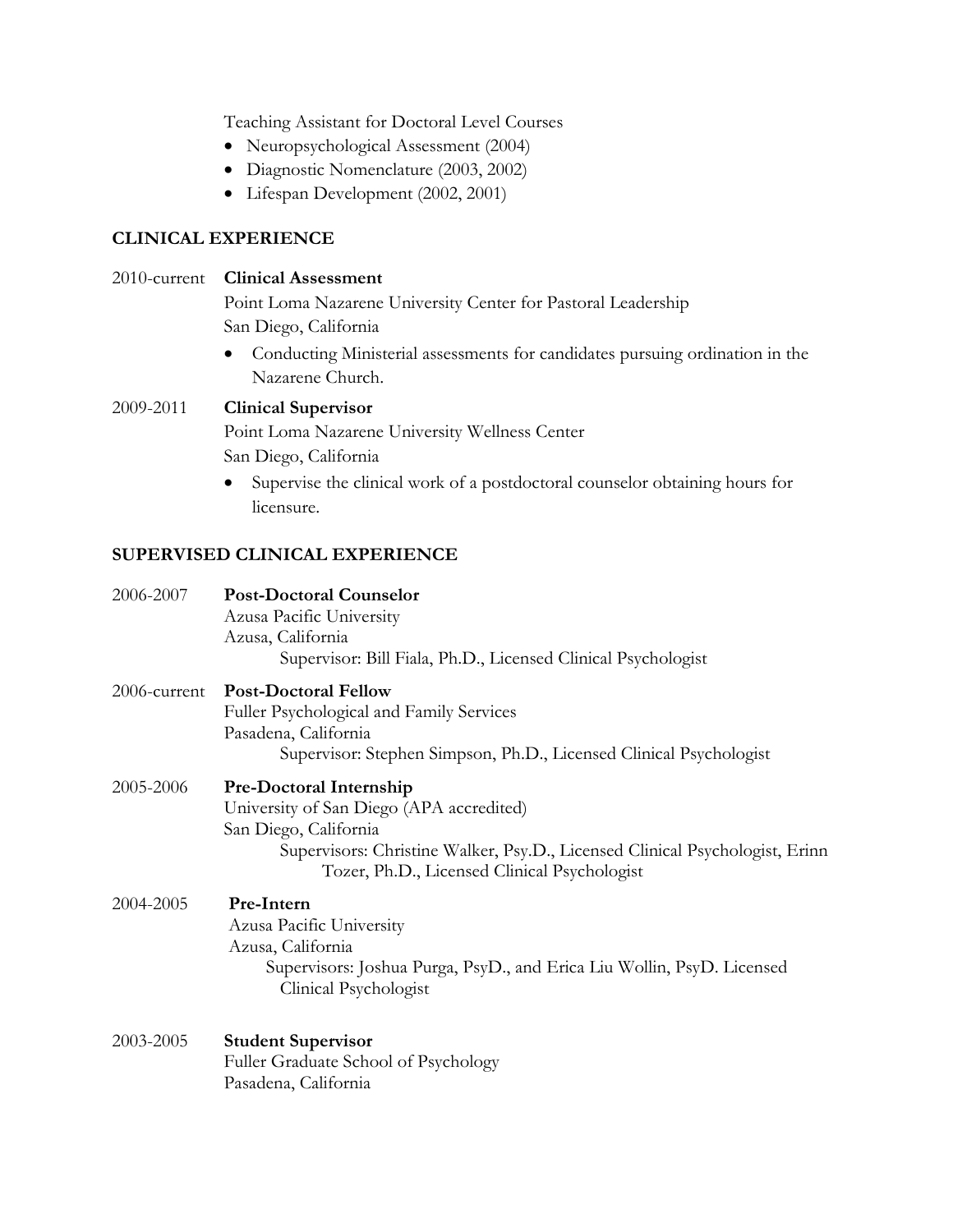|           | Supervisors: Steve Simpson, Ph.D., Licensed Clinical Psychologist and<br>Timothy Kelly, Ph.D., Licensed Clinical Psychologist, Kendra Nickerson,<br>Ph.D.                                                      |
|-----------|----------------------------------------------------------------------------------------------------------------------------------------------------------------------------------------------------------------|
| 2003-2005 | <b>Clinical Trainee</b><br>Fuller Psychological and Family Services<br>Pasadena, California<br>Supervisors: Diane Laughrun, Ph.D., Licensed Psychologist, and Stephen<br>Simpson, Ph.D., Licensed Psychologist |
| 2003-2004 | Clerkship<br>Neuropsychiatric Institute<br>University of California, Los Angeles<br>Los Angeles, California<br>Supervisor: Karen Miller, Ph.D, Licensed Clinical Neuropsychologist                             |
| 2002-2004 | <b>Psychological Assistant</b><br>Pasadena, California<br>Supervisor: Cynthia Davis, Ph.D., Licensed Clinical Psychologist                                                                                     |
| 2002-2003 | <b>Practicum II Student</b><br>Fuller Psychological and Family Services<br>Pasadena, California<br>Supervisor: Stephen Simpson, PhD., Licensed Clinical Psychologist                                           |
| 2001-2002 | <b>Practicum I Student</b><br>Young and Healthy<br>Pasadena, California<br>Supervisors: Terrill Halender, Ph.D., Licensed Educational Psychologist                                                             |
| 2001      | <b>Clinical Foundations Student</b><br>Fuller Theological Seminary<br>Pasadena, California<br>Supervisors: Beth Baumeister-Peters, M.A.; and Linda Wagener, Ph.D.<br>Licensed Clinical Psychologist            |

## **PROFESSIONAL PRESENTATIONS**

- 1. Munoz, M. M, Furtado, T.P, Vaillancourt, A.A., Wu, J.T., & **Oakes-Mueller, K.L.** (2013, April). *The Effects of Early Trauma Clusters on Marriage Satisfaction*. Poster session presented at the 93<sup>rd</sup> Western Psychological Association Annual Convention, Reno, NV.
- 2. Vaillancourt, A.A., Furtado, T.P., Munoz, M.M., **Oakes Mueller, K.L.**, & Wu, J.T. (2013, April). *The Effects of Brain Region Functioning on Marriage Satisfaction.* Poster session presented at the 93<sup>rd</sup> Western Psychological Association Annual Convention, Reno, NV.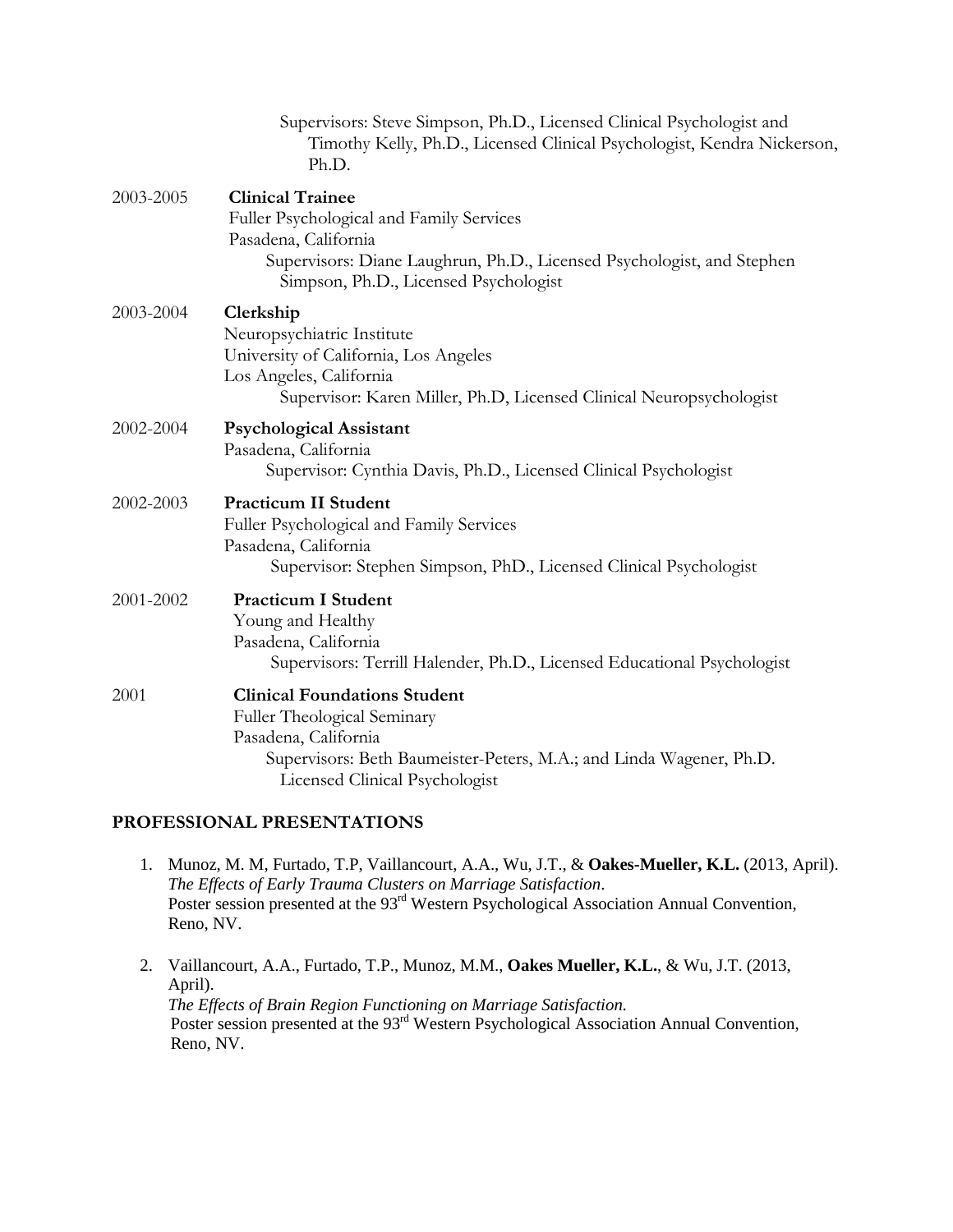- 3. Vaillancourt, A.A., Nelson, V., **Oakes Mueller, K.L.** & Wu, J.T. (2012) *Communication and Help Seeking Preferences Across Three Asian American Populations*. Poster symposium presented at the Western Psychological Association Conference, San Francisco, CA
- 4. Nelson, V., Vaillancourt, A.A., Wu, J.T. & **Oakes Mueller, K.L.** (2012) *Premarital Behaviors Across Three Asian American Populations*. Poster symposium presented at the Western Psychological Association Conference, San Francisco, CA
- 5. Stewart, L. & **Oakes Mueller, K** (2011). *Abortion and Grief*. Presentation with Life Perspectives for Sharp Mesa Vista Hospital, San Diego, CA.
- 6. Beail, L, Pederson, B., Lupo, L., & **Oakes Mueller, K.** (2010). *Feminist Pedagogy*. Panel Presentation for Point Loma Nazarene's Nurturing the Prophetic Imagination Conference. San Diego, CA.
- 7. Fredenburg, M. & **Oakes Mueller, K**. (2009). *Reproductive Loss and Grief*. Panel Presentation for female medical practitioners from India, Pakistan, and Afghanistan. International Leadership Visitor Program. San Diego, CA.
- 8. Wollin, E. L., & **Mueller, K.O**. (2007). *Treatment of Body Image Concerns: A Holistic Approach Incorporating Spirituality in Group Therapy*. Workshop presented at the Summit Eating Disorders and Body Image Symposium in Sacramento, CA.
- 9. **Mueller, K.O**., Marion, S.D., Paul, L.K., & Brown, W.S. (2006). *Bimanual Motor Coordination in Individuals with Partial and Complete Callosal Agenesis*. Poster symposium presented at International Neuropsychological Society Annual Meeting, Boston, MA.
- 10. Wollin, E. L., **Mueller, K.O**., & Knight-Baughman, R. (2005). *Group treatment of body image concerns: A holistic approach*. Workshop presented at the Organization of Counseling Center Directors in Higher Education Annual Fall Conference, Shell Beach, CA.
- 11. **Mueller, K.O.**, Marion, S.D., Paul, L.K., & Brown, W.S. (2005). *Bimanual Coordination in Individuals with Agenesis of the Corpus Callosum*. Poster symposium presented at International Neuropsychological Society Annual Meeting, St. Louis, Missouri.
- 12. **Mueller, K.O.**, Margalit, J.A., & Miller, K.J. (2004). *Frontotemporal Dementia: Right vs. Left Asymmetry*. Poster symposium presented at University of California, Los Angeles Aging Conference, Los Angeles, CA.
- 13. **Oakes, K.L**, Marion, S.D., Killian, S.C., Thrasher, D., McBurney Rebol, K., & Brown, W.S. (2002). *Gender, Hormones and Bimanual Coordination*. Poster symposium presented at International Neuropsychological Society Annual Meeting, Toronto, Canada.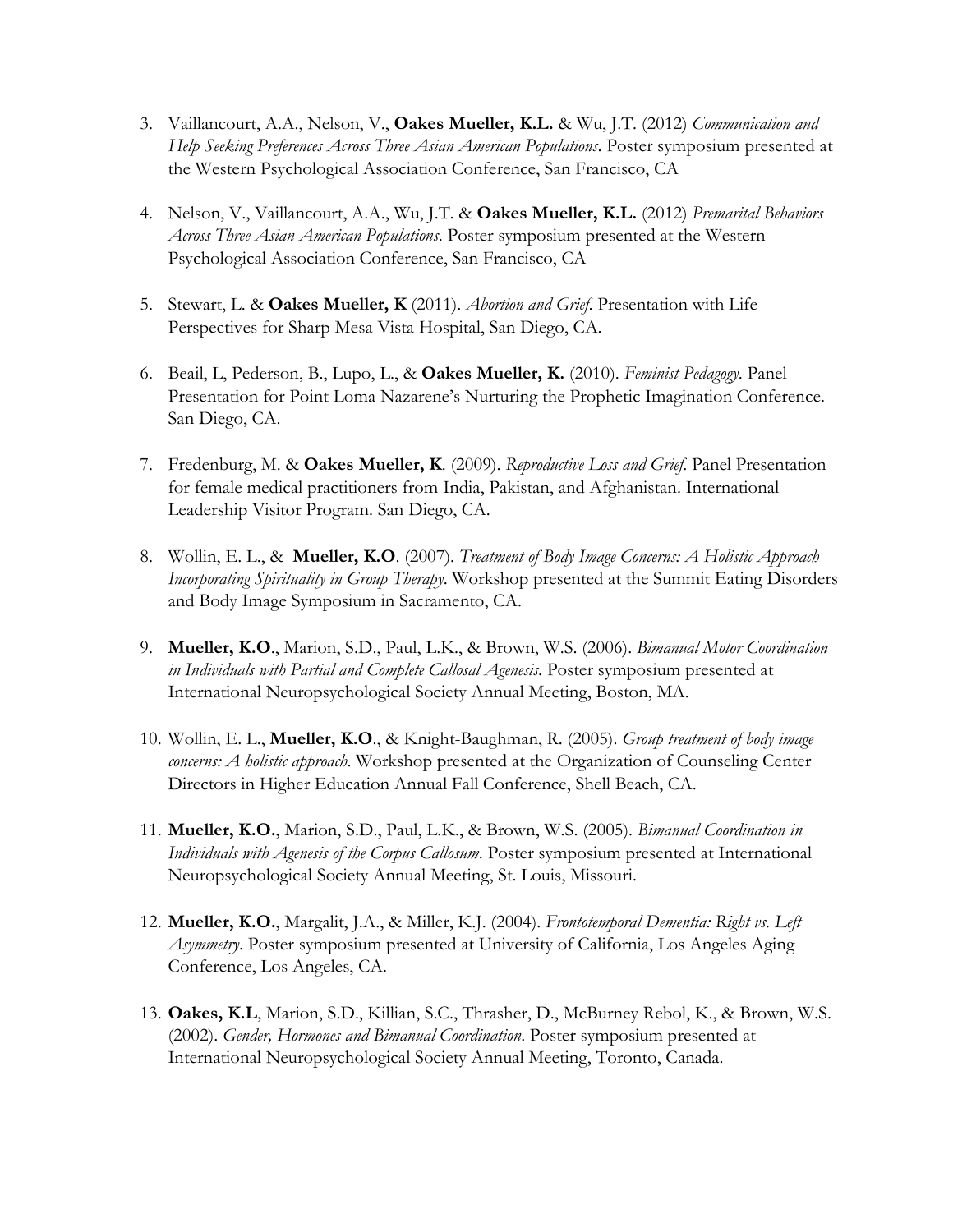- 14. **Oakes, K.L**, Sagawa, J.T., & Strawn, B. (2000). *Personality and Imaging of Christ*. Poster presented at the Western Psychological Association Conference, Portland, OR.
- 15. Sagawa, J.T., **Oakes, K.L**. & Holly, K. (2000). *Predictors of Academic Success among College Freshman.* Poster presented at the Western Psychological Association Conference, Portland, OR.
- 16. **Oakes, K.L.**, Sagawa, J.T & Holly, K. (1999). *Use of Self-Concept Measure to Predict College Adjustment*. Poster presented at the Western Psychological Association Conference, Irvine, CA.

## **PROFESSIONAL REVIEWER**

- 1. Gorsuch, R., **Oakes Mueller, K.L** .& Brown, W.S. (2012). Review Committee for Fuller Integration Symposium Research Poster Session.
- 2. Stewart, L., Strauss, G., Fredenburg, M. & Gaul, M. (2011). *Grief and Abortion: Creating a Safe Place to Heal*. Perspectives Publishing, San Diego, Ca.

## **ABSTRACT PUBLICATIONS**

- 1. **Mueller, K.O.**, Marion, S.D., Paul, L.K., & Brown, W.S. (2006). *Bimanual Coordination in Individuals with Complete and Partial Agenesis of the Corpus Callosum*. Program and Abstracts from the 34<sup>th</sup> Annual International Neuropsychological Conference.
- 2. **Mueller, K.O.**, Marion, S.D., Paul, L.K., & Brown, W.S. (2005). *Bimanual Coordination in Individuals with Agenesis of the Corpus Callosum.* Program and Abstracts from the 33<sup>rd</sup> Annual International Neuropsychological Conference, 39.
- 3. **Mueller, K.O.**, Margalit, J.A., & Miller, K.J. (2004). *Frontotemporal Dementia: Right vs. Left Asymmetry*. Proceedings and Abstracts for the 9<sup>th</sup> Annual UCLA Research Conference on Aging, 33.
- 4. **Oakes, K.L.**, Marion, S.D., Killian, S.C., Thrasher, E.D., McBurney-Rebel, K, & Brown, W.S. (2002) *Gender, Hormones and Bimanual Coordination*. Journal of the International Neuropsychology Society v 8(2).

## **ARTICLE PUBLICATIONS:**

1. **Mueller, K.O.,** Marion, S.D., Paul, L.K. & Brown, W.S. (2009). Bimanual Motor Coordination in Agenesis of the Corpus Callosum. *Behavioral Neuroscience*, 125, 1000-1011.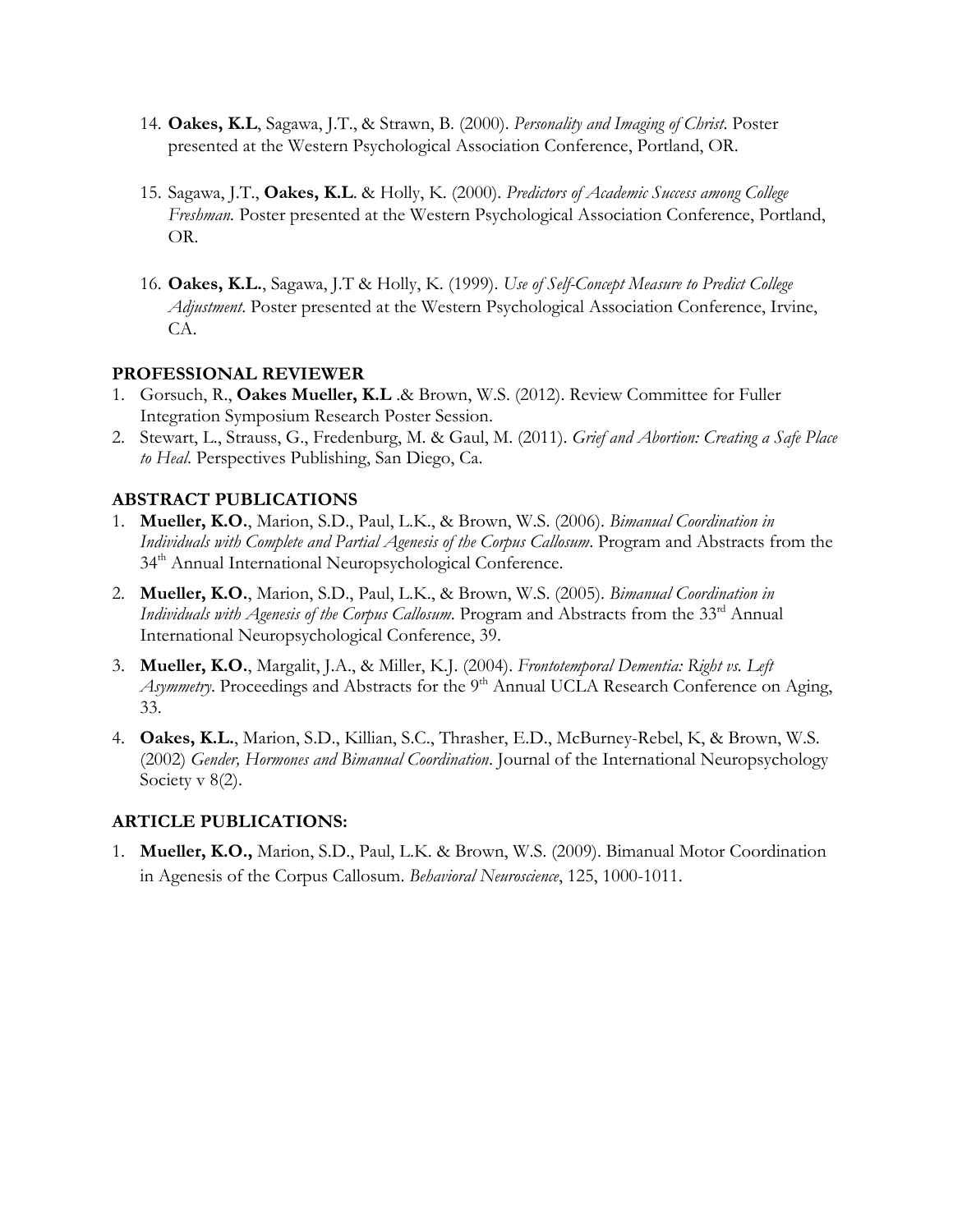# Ross Allen Oakes Mueller, Ph.D.

Associate Professor, Point Loma Nazarene University Licensed Clinical Psychologist (PSY #22020)

3900 Lomaland Drive, San Diego, CA 92106 ♦ Phone (619) 849-2905 E-mail Address: RossOakesMueller@pointloma.edu

## **EDUCATION**

| 2000-2006 | Graduate School of Psychology                                       |
|-----------|---------------------------------------------------------------------|
|           | <b>Fuller Theological Seminary</b>                                  |
|           | Pasadena, California                                                |
|           | $M.A. - Psychology, 2002$                                           |
|           | <b>M.A.</b> – Theology, 2005                                        |
|           | Ph.D. – Clinical Psychology 2006                                    |
| 1996-2000 | <b>Brown University</b>                                             |
|           | Providence, Rhode Island                                            |
|           | B.A. - Psychology, Phi Beta Kappa, Magna Cum Laude, and With Honors |

## **TEACHING EXPERIENCE**

| $8/2007 -$<br>Present | <b>Associate Professor</b><br>Point Loma Nazarene University<br>San Diego, California                                                                                                                                                                                                                                                                                                                                                                                                                                                                                                                                                                                                                                                       |
|-----------------------|---------------------------------------------------------------------------------------------------------------------------------------------------------------------------------------------------------------------------------------------------------------------------------------------------------------------------------------------------------------------------------------------------------------------------------------------------------------------------------------------------------------------------------------------------------------------------------------------------------------------------------------------------------------------------------------------------------------------------------------------|
|                       | • Full-time undergraduate professorship position. Duties include: 12 units of teaching<br>per semester; advising undergraduate research projects<br>• Courses taught: General Psychology; Psychology of Personal Development; Research<br>Methods and Design (I & II); Clinical and Community Interventions; Moral<br>Psychology and Cultural Values.<br>• Extracurricular contributions: member (currently Chair) of the Institutional Review<br>Board (2009-present); faculty advisor for the Society for the Integration of Psychology<br>and Theology (2008-09); university representative at a regional Council for<br>Undergraduate Research conference (2008); participant in the Science and Theology<br>Reading Group (2007-2010). |
| $11/2005-$<br>5/2007  | <b>Research Consultant</b><br>Fuller Graduate School of Psychology<br>Pasadena, California                                                                                                                                                                                                                                                                                                                                                                                                                                                                                                                                                                                                                                                  |
|                       | • Part-time position consisting of consultation on statistical and methodological issues<br>for the "Fuller Youth Initiative" grant.<br>• Involved mentoring graduate student on the design and completion of her master's<br>thesis and the design of her doctoral dissertation.                                                                                                                                                                                                                                                                                                                                                                                                                                                           |
| 2002-<br>2006         | <b>Teaching Assistant</b><br>Fuller Graduate School of Psychology<br>Pasadena, California                                                                                                                                                                                                                                                                                                                                                                                                                                                                                                                                                                                                                                                   |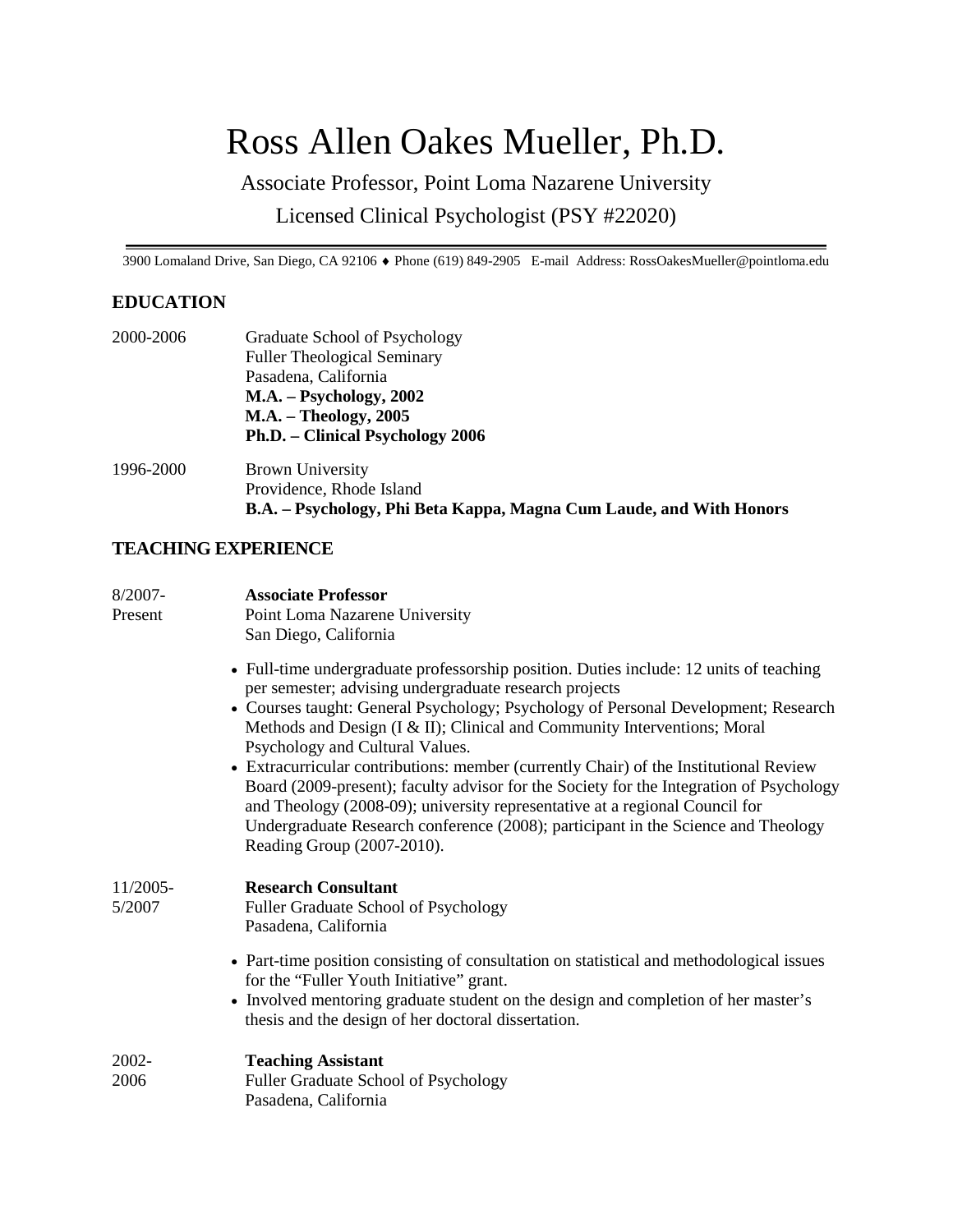"Divorced and Reconstituted Families"

Professor: James Furrow, Ph.D.

• Part-time position that involved lecturing and guiding group discussion.

#### "Lifespan Development"

Professors: Pamela Ebstyne King, Ph.D., Jack Balswick, Ph.D.

• Part-time position that involved lecturing, grading, and leading a weekly discussion group on topics relevant to lifespan development.

"Intermediate Research Methods" Professor: Christopher Leucht, Ph.D.

> • Part-time position that involved leading a weekly study group covering the topics of quantitative methods of research design and statistical analyses.

## **PROFESSIONAL PUBLICATIONS**

- Mueller, R. A. & King, P. E. (2005). Parental influences on adolescent religiousness. In E. Dowling & G. Scarlett (Eds.) *Encyclopedia of Religious and Spiritual Development in Childhood and Adolescence.* Thousand Oaks: Sage. 365-366.
- King, P. E., Dowling, E. M., Mueller, R. A., White, K., Schultz, W., Osborn, P., Dickenson, E., Bobek, D. L., Lerner, R. M., Benson, P. L., & Scales, P. C. (2005). Thriving in adolescence: The voices of youth-serving practitioners, parents, and early and late adolescents. *Journal of Early Adolescence, 25*, 94-112.
- King, P. E., Schultz, W., Mueller, R.A., Dowling, E. M., Osborne, P., Dickenson, E., & Lerner, R. M. (2005). Positive Youth Development (PYD): Is there a nomological network of concepts used in the developmental literature? *Applied Developmental Science, 9*(4), 215-227.
- King, P. E., & Mueller, R. A. (2004). Parents' influence on adolescent religiousness: Spiritual modeling and spiritual capital. *Marriage and family: A Christian journal, 6*(3), 413-425.
- Krueger, J., & Mueller, R. A. (2002). Unskilled, unaware, or both? The better-than-average heuristic and statistical regression predict errors in estimates of own performance. *Journal of Personality & Social Psychology, 82*(2), 180-188.

## **PROFESSIONAL PRESENTATIONS**

- Hussey, J., & Oakes Mueller, R.A. (2012, April). *Distress and Empathy: The Relationship Between Emotion and Prosocial Behavior*. Poster presented at the annual meeting of the Western Psychological Association, San Francisco, CA.
- Wright, T., & Oakes Mueller, R.A. (2012, April). *Predicting Prosocial Behavior: Disgust as an Obstacle to Service*. Paper presented at the annual meeting of the Western Psychological Association, San Francisco, CA.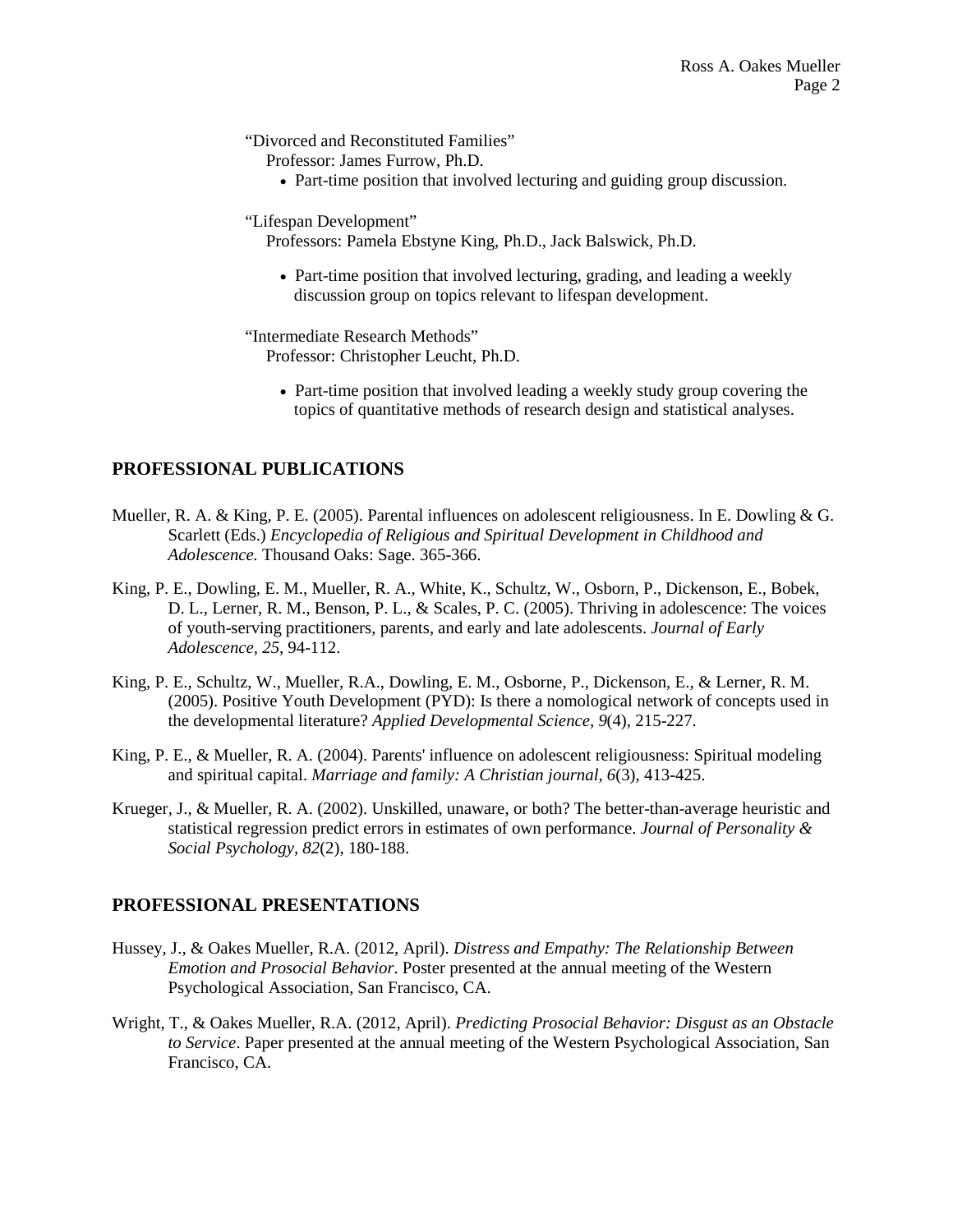- Wright, T., & Oakes Mueller, R.A. (2012, April). *The Role of Disgust in Predicting Prosocial Behavior*. Poster presented at the annual meeting of the Western Psychological Association, San Francisco, CA.
- Oakes Mueller, R.A., Cardiel, D., Sparks, C., & Games, J. (2010, April). *Gratitude and its Specialized Role in Relational Generativity*. Poster presented at the annual meeting of the Western Psychological Association, Cancun, Mexico.
- Rouse, R., Rice, B., & Oakes Mueller, R.A. (2010, April). *Attachment Style and Risky Sexual Behaviors: Mediating Role of Self-Esteem*. Poster presented at the annual meeting of the Western Psychological Association, Cancun, Mexico.
- Oakes Mueller, R.A. (2010, March). *How Would You Recognize a Virtue If You Saw One? Virtue as a Moral Associative Network*. Paper presented at the annual meeting of the Society for the Study of Psychology and Wesleyan Theology, Azusa Pacific University, Azusa, CA.
- Oakes Mueller, R.A. & Sando, L. (2010, March). *Using exemplar methodologies to explore positive youth development: Opportunities and challenges.* Paper presented at the bi-annual meeting of the Society for Research in Adolescence, Philadelphia, PA.
- Tankersley, L. K., Oakes Mueller, R.A., & Leffel, G. M. (2009, March). *The gratitude-generativity link in young adults: Does Gratitude, Induced through Emotion-Arousing Self-Reflection Exercises, Increase Social Skills and Promote Generativity?* Poster presented at the annual meeting of the Western Psychological Association, Portland, OR.
- Mueller, R.A. (2008, March). *Generativity after virtue: A social intuitionist model (SIM) of moral motivation*. Paper presented at the annual meeting of the Society for the Study of Psychology and Wesleyan Theology, Duke University, Durham, NC.
- Whitehead, L. S., Mueller, R. A., & Furrow, J. L. (2006, March). *Survey-primed and spontaneously generated perceptions of parents' values as predictors of adolescent prosocial value endorsement.* Poster presented at the biennial meeting of the Society for Research in Adolescence, San Francisco, CA.
- Mueller, R. A. & Furrow, J. L. (2005, April). *Adolescent moral identity, moral reasoning, and prosocial behavior*. Poster presented at the biennial meeting of the Society for Research in Child Development, Atlanta, GA.
- King, P. E., Schultz, W., & Mueller, R. A. (2004, March). *The Thriving Indicators Project: The voices of the scholars, practitioners, youth and their parents.* Paper presented at the biennial meeting of the Society for Research in Adolescence, Baltimore, MD.
- Mueller, R. A. & Furrow, J. L. (2003, April). *Moral identity and perception of shared parent-child values in prosocial adolescents*. Poster presented at the biennial meeting of the Society for Research in Child Development, Tampa, FL.
- Mueller, R. A. & Furrow, J. L. (2002, April). *Shared parent-child values and prosocial adolescent outcomes.* Poster presented at the biennial meeting of the Society for Research in Adolescence, New Orleans, LA.

## **PLNU STUDENT MENTORING**

#### **2011-2012**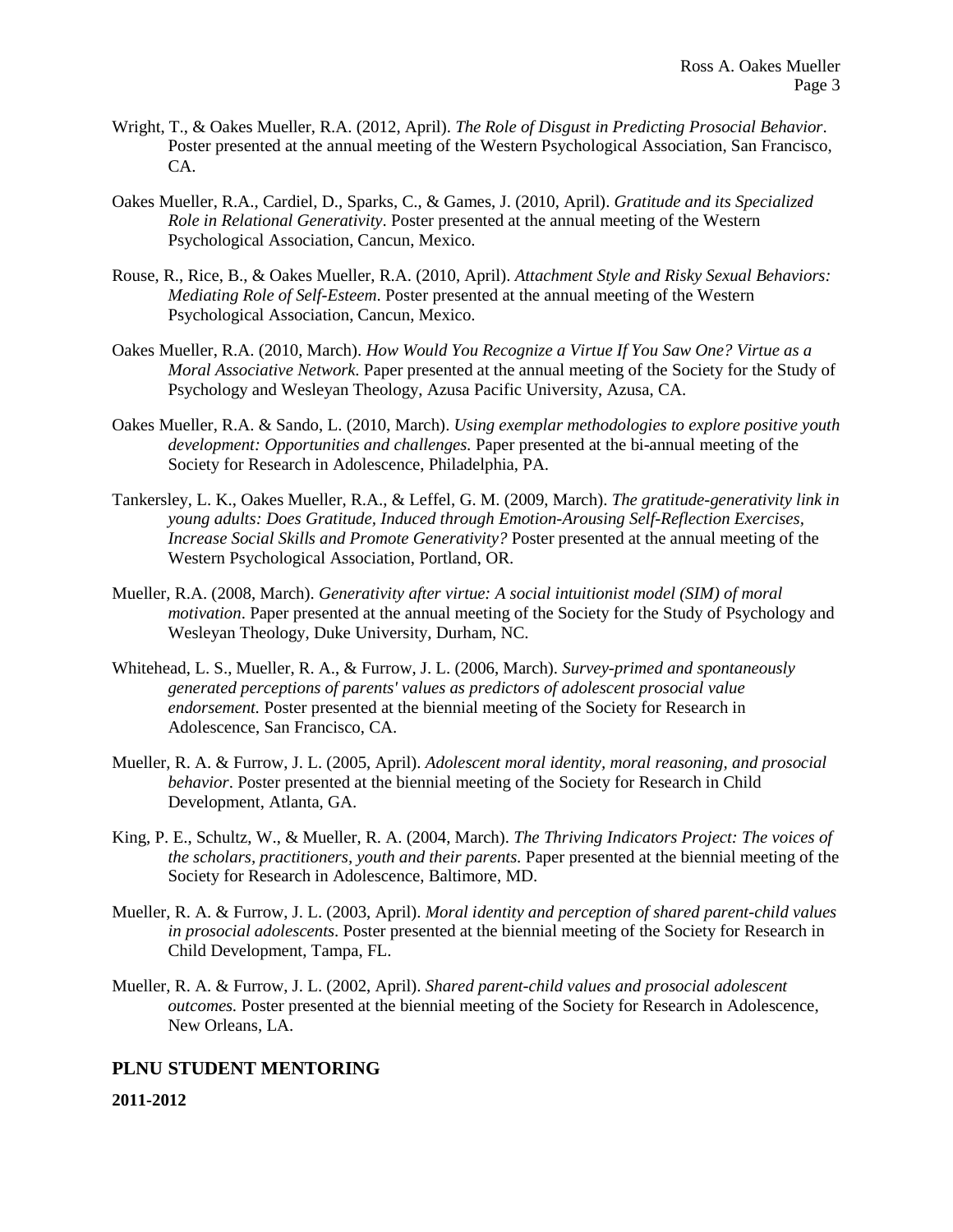*Distress and Empathy: The Relationship Between Emotion and Prosocial Behavior*.

• Jonathan Hussey (Senior, Psychology) – Presented as Honors Project

#### **2010-2012**

*The Elicitors and Effects of Disgust: Exploring the Reciprocal Relationship of Emotion and Prosocial Behavior*.

• Tasha Wright (Junior/Senior, Psychology) – Presented as Honors Project

#### **2009-2010**

*Mimetic Virtue, Moral Emotions, and the Michelangelo Phenomenon*.

- Dane Cardiel (Senior, Psychology)
- John Games (Senior, Psychology)
- Carrie Sparks (Senior, Psychology)

#### **2008-2009**

*Attachment Style and Risky Sexual Behavior: The Mediating Role of Contingent and Relation Based Self-Esteem*.

- Brittany Rice (Senior, Psychology)
- Rebecca Rouse (Senior, Psychology)
- *Sexuality and Religiousness: Exploring the Beliefs and Practices Young Adults*.
	- Jenna Ross (Senior, Psychology)

*The Gratitude-Generativity Link in Young Adults: Does Gratitude, Induced through Emotion-Arousing Self-Reflection Exercises, Increase Social Skills and Promote Generativity?*

• Lisa Tankersley (Senior, Psychology)

## **UNPUBLISHED PAPERS**

**Doctoral Dissertation:** *Values and Identity in Prosocial and Delinquent Youth: The Contribution of Value Endorsement, Value Salience, and Moral Identity to Behavior*, Fuller Theological Seminary, Co-Chairs: Linda Wagener, Ph.D. & James Furrow, Ph.D. (defended July, 2005)

**Master's Thesis:** *Moral Identity and the Perception of Shared Parent-Child Values in Prosocial Adolescents*, Fuller Theological Seminary, Advisor: Linda Wagener, Ph.D. (completed October, 2003)

## **HONORS AND ACTIVITIES**

- John Stauffer Memorial Merit Fellowship 2005 Fuller Theological Seminary
- Dean's List 2001, 2002, 2003, 2004, 2005 Fuller Theological Seminary
- Phi Beta Kappa, 2000 Brown University
- Magna Cum Laude, 2000 Brown University
- Graduation with Honors, 2000 Brown University
- Harold Schlosberg Memorial Premium in Psychology, 2000 Brown University (awarded for excellence in academic writing on Senior Honors Thesis)

## **ASSOCIATION MEMBERSHIPS**

- American Psychological Association
- Society for Research in Child Development (2003-2006)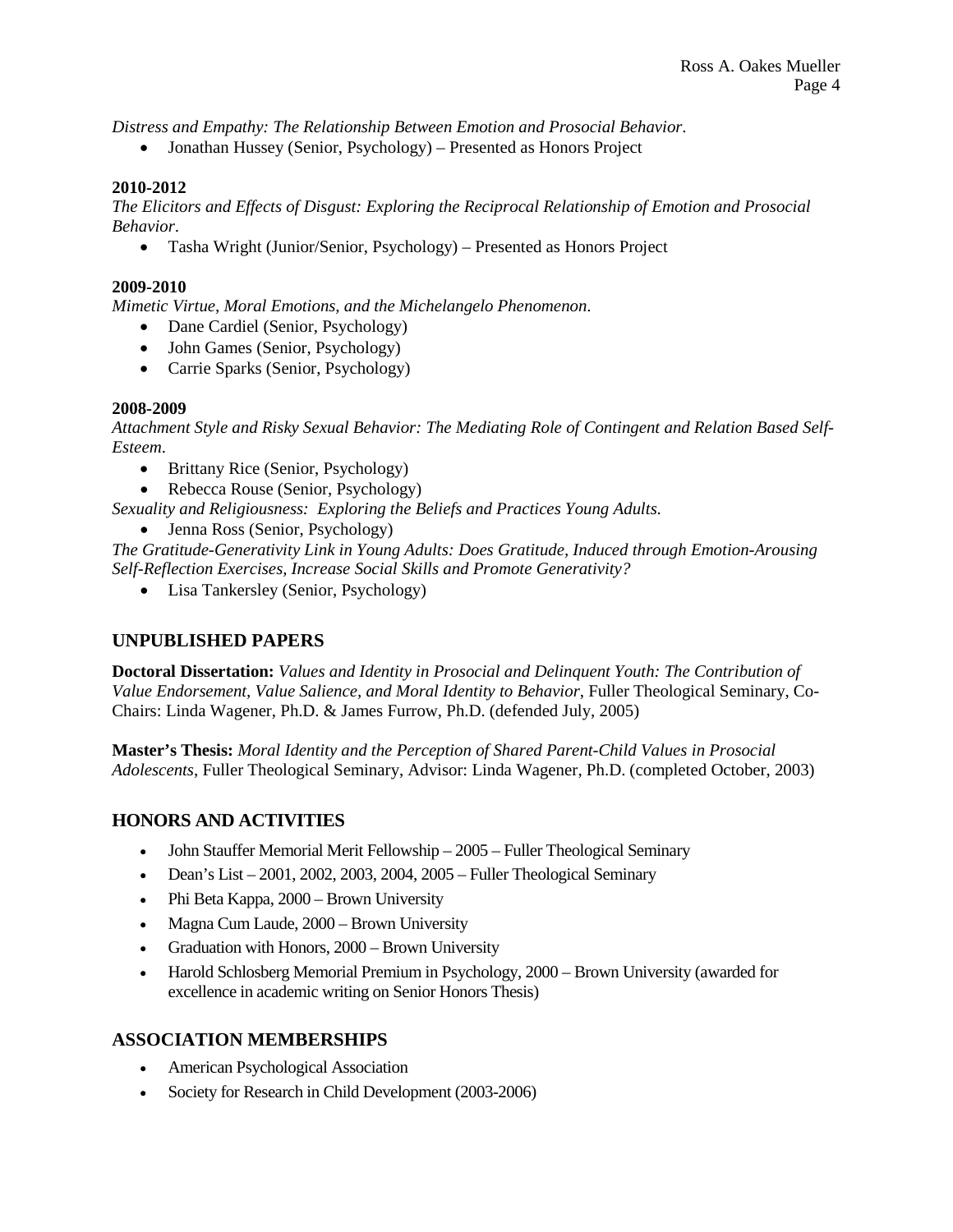• Western Psychological Association (2008-2010, 2012)

## **CONTRIBUTIONS TO THE UNIVERSITY**

- IRB Committee Served as member (2009-2010); and as Chair (2010-2012)
- Faculty Sponsor for Society for the Integration of Psychology and Theology (2008-2010)
- Invited speaker at Gender Convocation for PSY 101 (Spring & Fall 2011; Spring & Fall 2010; Spring & Fall 2009; Spring & Fall 2008; Fall 2007)
- Chaperoned students to a regional conference on Positive Psychology ("The Science of a Meaningful Life: Forgiveness and Mindsight" at UCLA)
- Provided instruction to covenant group leaders regarding the leadership and development of smallgroups (Fall 2011; Fall 2010; Fall 2009; Fall 2008)
- Served as chair for the faculty vote for the Semester Length Task Force (November, 2009)
- Headed departmental task-force to acquire state-accreditation to provide Continuing Education Units for on-campus lectures (Spring 2009-present)
- Chaperoned multiple students each year to Fuller Theological Seminary's annual Integration Symposium (Spring 2012; Spring 2011; Spring 2010; Spring 2009; Spring 2008)
- Participated multiple lunch-meetings with prospective professor for PLNU.
- Chaperoned students to the annual conference of the Society for the Study of Psychology and Wesleyan Theology at Azusa Pacific University (Spring 2010) and at Duke University (Spring 2008)
- Attended Counsel for Undergraduate Research conference, and helped to develop plan for enhancing PLNU's faculty engagement of students in research (Spring 2008)

## **PREVIOUS EMPLOYMENT**

| 9/2006-<br>8/2007 | <b>Post-Doctoral Resident</b><br><b>Family Stress Center</b><br>North Hills, California<br>Primary Supervisors: Diane Studna, Psy.D., Licensed Psychologist; Micah Orliss,<br>Ph.D., Licensed Psychologist                                                                                                                                                                                                                                                                                                                                                                                                                                                                                         |
|-------------------|----------------------------------------------------------------------------------------------------------------------------------------------------------------------------------------------------------------------------------------------------------------------------------------------------------------------------------------------------------------------------------------------------------------------------------------------------------------------------------------------------------------------------------------------------------------------------------------------------------------------------------------------------------------------------------------------------|
|                   | • Full-time clinical position in which I received advanced training in family therapy,<br>individual and group therapy for children, supervision of clinicians, the forensic<br>assessment of children's sexual exposure, and child and adolescent assessment.<br>• Addressing issues including:<br>Posttraumatic stress disorder, child abuse, domestic violence, anxiety disorders,<br>mood disorders, pervasive developmental disorders, and oppositional defiant<br>disorder, among others.<br>• Supervised one "extern" level pre-doctoral student in her clinical work.<br>• Administered and interpreted psychological assessment batteries to traumatized child<br>and adolescent clients. |
| 2005-<br>2006     | <b>Pre-Doctoral Intern</b><br>VA Los Angeles Ambulatory Care Center<br>Los Angeles, California<br>Primary Supervisors: Stephen Strack, Ph.D., Licensed Psychologist; Susan<br>Steinberg, Ph.D., Licensed Psychologist; Herb Goldenberg, Ph.D., Licensed<br>Psychologist                                                                                                                                                                                                                                                                                                                                                                                                                            |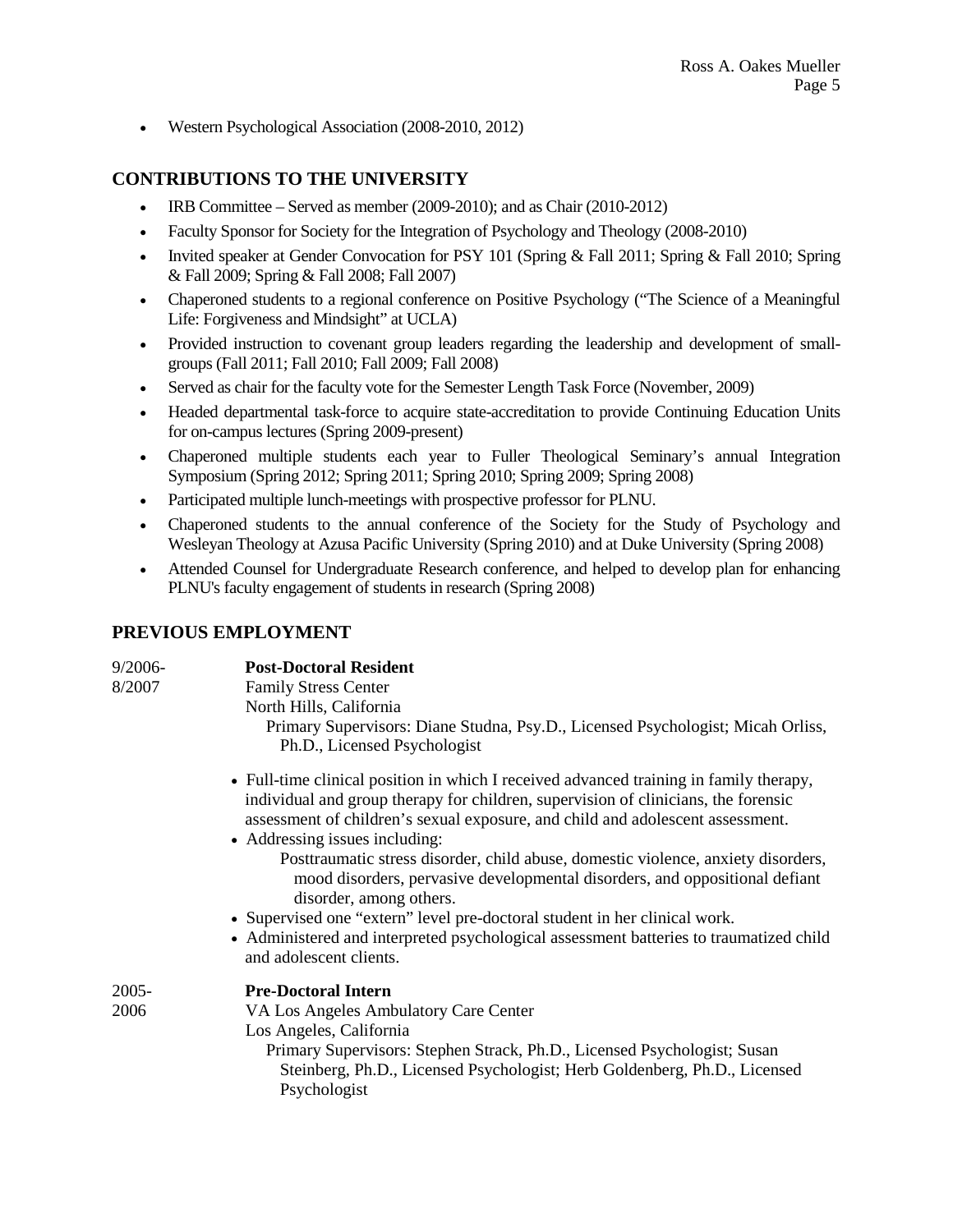| • Full-time clinical position in which I received training in family and couples therapy, |
|-------------------------------------------------------------------------------------------|
| and provided couples therapy to veterans and their spouses.                               |

• Received training and provided therapy in the following additional modalities: cognitive-behavioral therapy, cognitive restructuring therapy, time-limited dynamic psychotherapy, group psychotherapy, and group psychoeducation.

#### • Addressed issues including:

- Posttraumatic stress disorder, chemical addiction, chronic pain, chronic illness, major depression, panic disorder, phobias, generalized anxiety disorder, Axis II disorders, partner relational problems, and adjustment disorders, among others.
- Administered and interpreted psychological assessment batteries to adult veteran clients.

| 2000-<br>2005 | <b>Research Fellow</b><br>Center for Research On Child and Adolescent Development<br><b>Fuller Theological Seminary</b><br>Pasadena, California<br>Supervisors: James Furrow, Ph.D.; Linda Wagener, Ph.D.; Pamela Ebstyne King,<br>Ph.D.; Sofia Hererra, Ph.D.                                                                                                                                                                                                                                                                         |
|---------------|----------------------------------------------------------------------------------------------------------------------------------------------------------------------------------------------------------------------------------------------------------------------------------------------------------------------------------------------------------------------------------------------------------------------------------------------------------------------------------------------------------------------------------------|
|               | • Part-time research position in which I aided in the literature review, design,<br>implementation, data collection, analysis, and writing/presentation of multiple studies<br>within the domains of Positive Youth Development, adolescent spiritual development,<br>parent-child value transmission, and adolescent moral development.<br>• Provided mentoring in theory, empirical design, data analysis, and write-<br>up/presentation to two graduate-level students.                                                             |
| 2002-<br>2005 | <b>Student Supervisor</b><br>Fuller Psychological and Family Services<br>Pasadena, California<br>Supervisors: Steve Simpson, Ph.D., Licensed Psychologist; and Timothy Kelly,<br>Ph.D., Licensed Psychologist                                                                                                                                                                                                                                                                                                                          |
|               | • Part-time clinical supervisory position in which I supervised the clinical work of 17<br>first-year clinical students as a part of their Clinical Foundations training, including<br>video observation of clinical sessions, in the modality of client-centered therapy.<br>• Engaged in weekly supervision with licensed clinical psychologist.<br>• Provided didactic instruction in various topics of professional development<br>• Utilized treatment interventions including:<br>Insight-oriented and supportive psychotherapy. |

## **REFERENCES**

#### **Linda Wagener, Ph.D., Assistant Dean**

Graduate School of Psychology Fuller Theological Seminary 180 N. Oakland Ave. Pasadena, CA 91101 (626) 584-5603 lwagener@fuller.edu

Graduate School of Psychology Fuller Theological Seminary 180 N. Oakland Ave. Pasadena, CA 91101 (626) 584-5563 jfurrow@fuller.edu

**Pamela Ebstyne King, Ph.D.**  Graduate School of Psychology

**James Furrow, Ph.D.**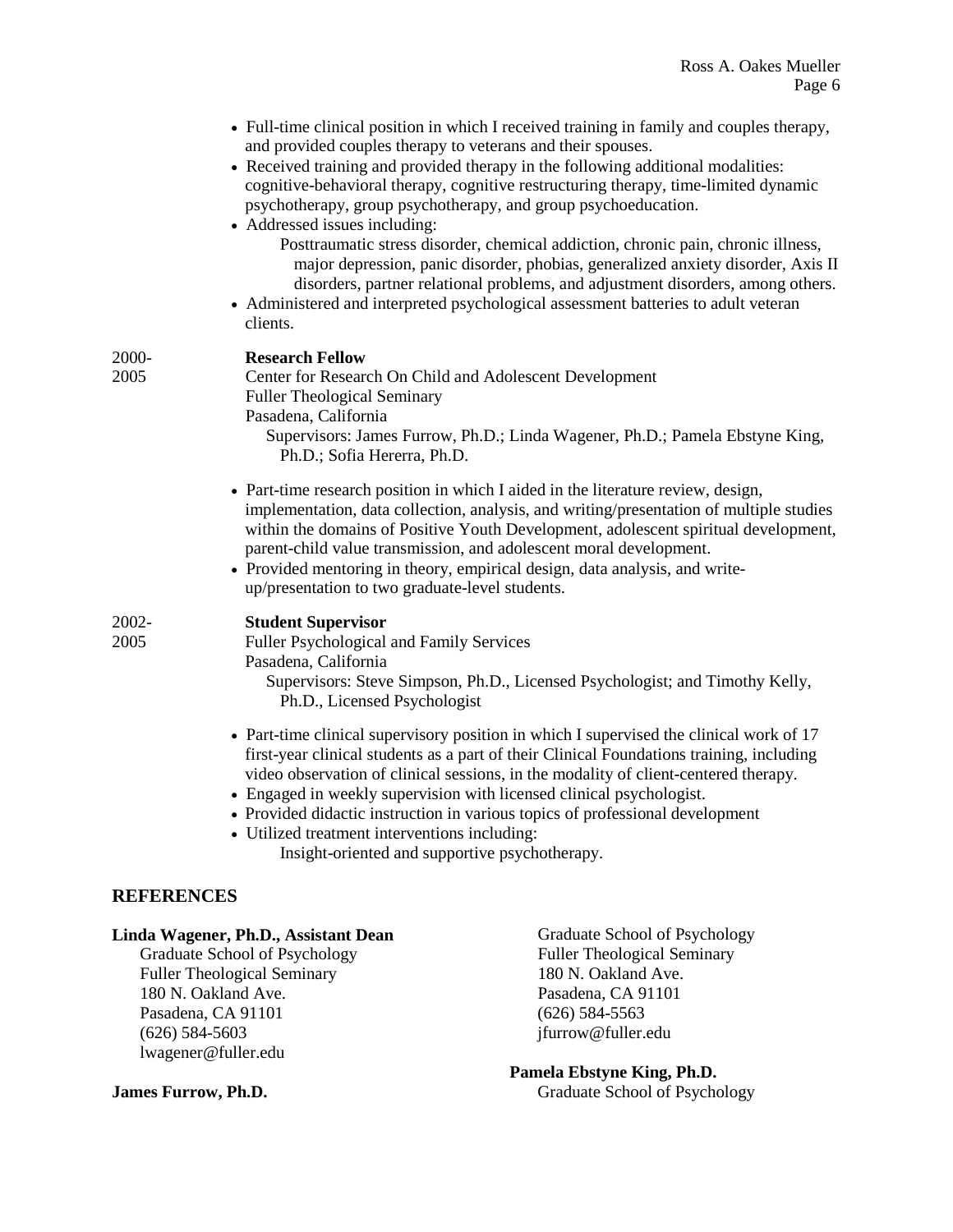Fuller Theological Seminary 180 N. Oakland Ave. Pasadena, CA 91101 (626) 584-5526 pamking@fuller.edu

**Susan Steinberg, Ph.D.** 

VA Los Angeles Ambulatory Care Center Psychology Service (116B) 351 E. Temple St. Los Angeles, CA 90012 (213) 253-2677 x4749 susan.steinberg@med.va.gov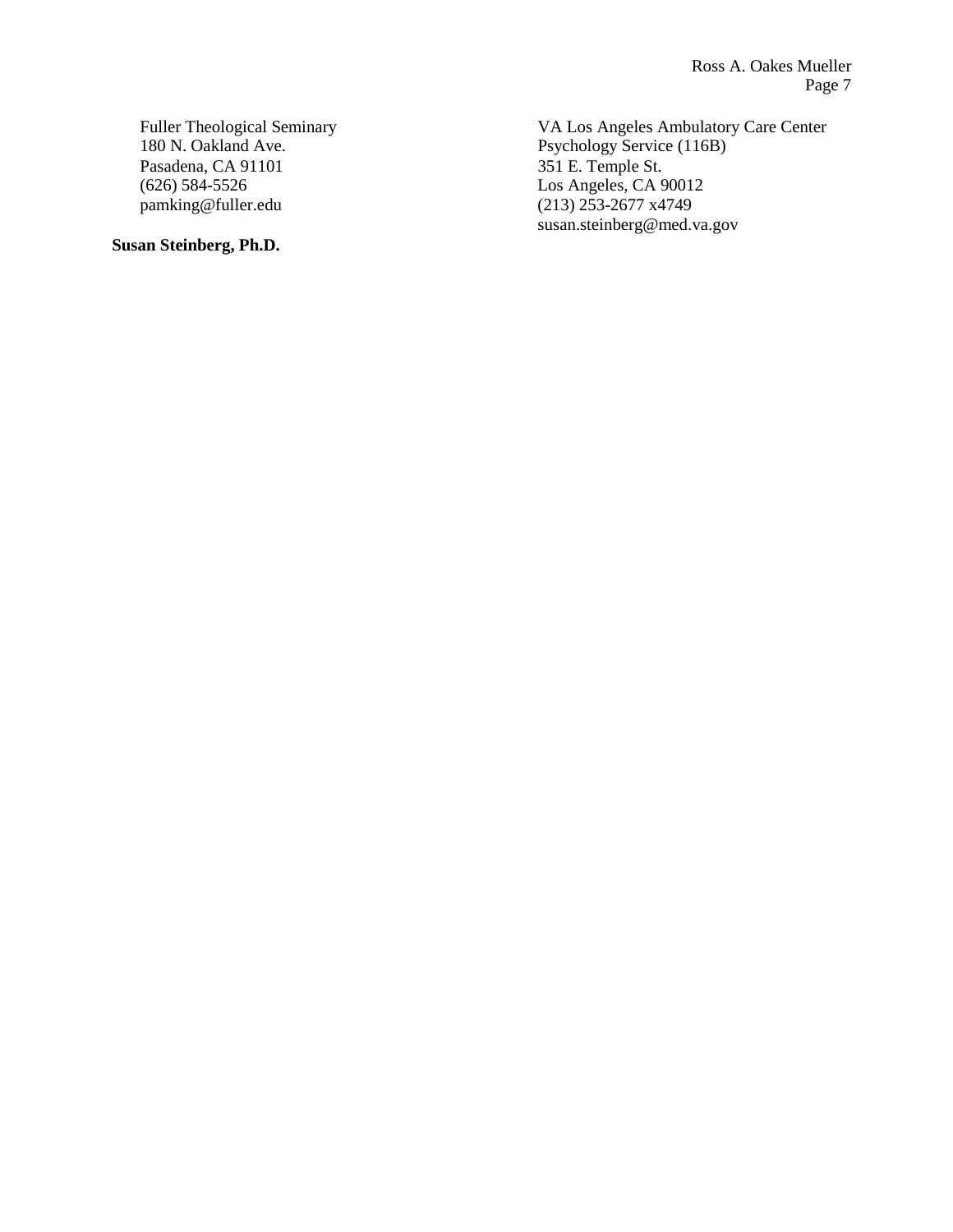#### **Kim W. Schaeffer, Ph.D.**

Point Loma Nazarene University Department of Psychology 3900 Lomaland Drive San Diego, CA 92106-2899 (619) 849-2466

## CA Licensed Psychologist (PSY 12430)

#### *Education*

|                                                       | Veterans Administration Medical Center<br>Memphis, TN 38104                                     |  |  |
|-------------------------------------------------------|-------------------------------------------------------------------------------------------------|--|--|
| Program:<br>Dates:                                    | Psychology Internship (APA-Accredited)<br>Sept., 1988--Aug., 1989                               |  |  |
| Oklahoma State University                             |                                                                                                 |  |  |
| Stillwater, OK 74078                                  |                                                                                                 |  |  |
| Program:<br>Dates:                                    | Clinical Psychology (APA-Accredited)<br>Aug., 1986--Aug., 1989                                  |  |  |
| Oklahoma City, OK 73190                               | The University of Oklahoma Health Sciences Center                                               |  |  |
| Program:                                              | <b>Biological Psychology</b>                                                                    |  |  |
| Degrees:                                              | M.S., 1985                                                                                      |  |  |
|                                                       | Ph.D., 1986                                                                                     |  |  |
| Honors:                                               | Colin Munro MacLeod Fellow<br>Oklahoma Medical Research Foundation (1982-1986)                  |  |  |
|                                                       |                                                                                                 |  |  |
| Southern Nazarene University                          |                                                                                                 |  |  |
| Bethany, OK 73008<br>Major:                           |                                                                                                 |  |  |
| Degree:                                               | Psychology<br>B.S., 1981 (Magna cum laude)                                                      |  |  |
|                                                       |                                                                                                 |  |  |
| Professional Experience                               |                                                                                                 |  |  |
| Point Loma Nazarene University                        |                                                                                                 |  |  |
| San Diego, CA 92106                                   |                                                                                                 |  |  |
| Dates:                                                | September, 1989--present                                                                        |  |  |
| Position:                                             | Professor of Psychology                                                                         |  |  |
| Dates:                                                | July, 2006 - December, 2006                                                                     |  |  |
| Position:                                             | Acting Chair, Department of Psychology                                                          |  |  |
| Dates:                                                | May, 1996 - May, 2001                                                                           |  |  |
| Position:                                             | Chair, Department of Psychology                                                                 |  |  |
| Veterans Administration Medical Center                |                                                                                                 |  |  |
| Memphis, TN 38104                                     |                                                                                                 |  |  |
| Dates:                                                | September, 1988--August, 1989                                                                   |  |  |
| Position:                                             | Psychology Intern                                                                               |  |  |
| Rotations:                                            | Major rotations: neuropsychology, rehabilitative medicine, and                                  |  |  |
|                                                       | inpatient psychiatry. Minor rotations: personality assessment,<br>and outpatient psychotherapy. |  |  |
|                                                       |                                                                                                 |  |  |
| Psychological Services Center<br>Stillwater, OK 74078 |                                                                                                 |  |  |
| Dates:                                                | August, 1986--July, 1988                                                                        |  |  |
| Position:                                             | Psychological Associate                                                                         |  |  |
|                                                       |                                                                                                 |  |  |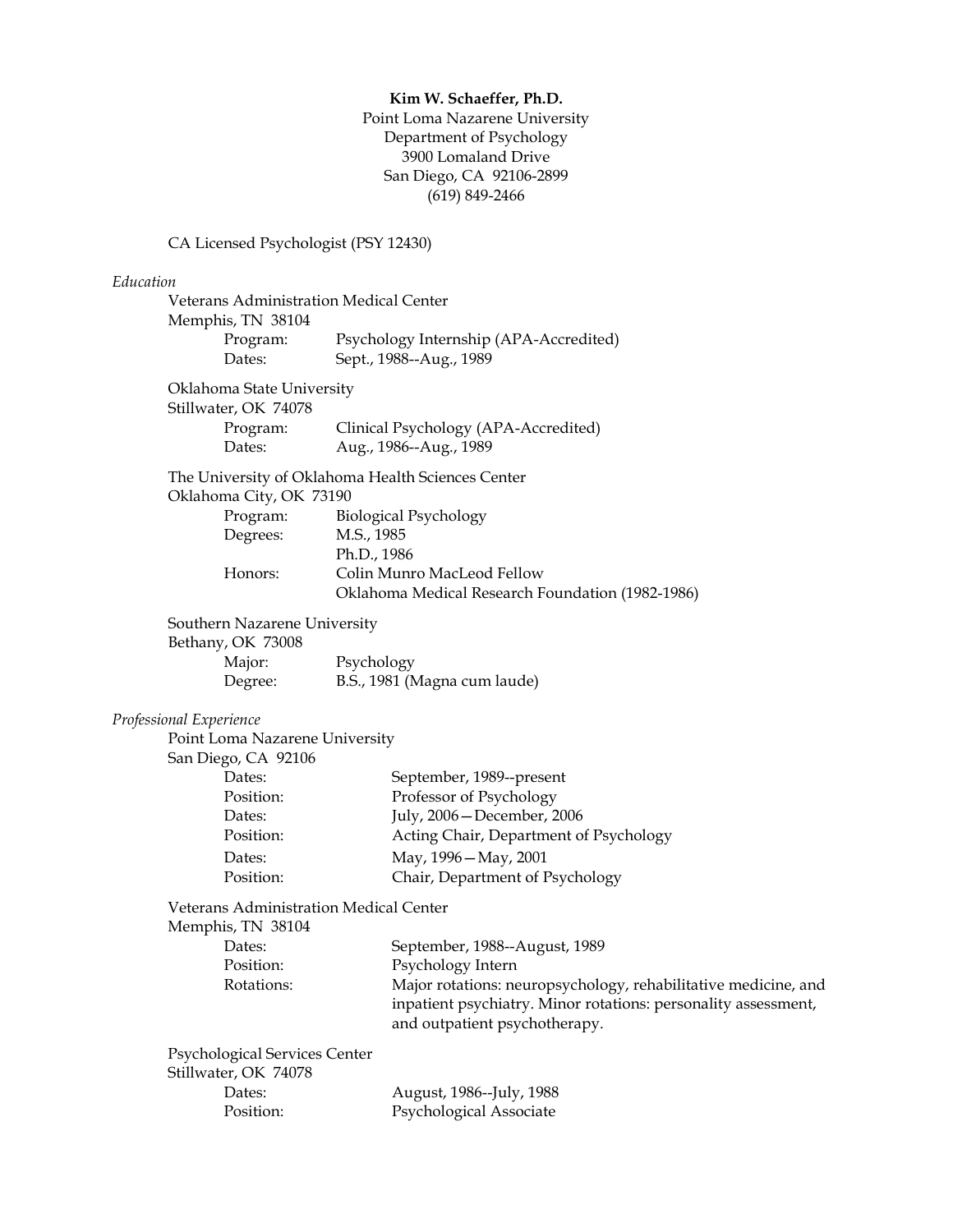| Marriage and Family Counseling Services       |                                              |
|-----------------------------------------------|----------------------------------------------|
| Stillwater, OK 74078                          |                                              |
| Dates:                                        | June, 1987--May, 1988                        |
| Position:                                     | <b>Counseling Associate</b>                  |
| Guthrie Job Corps Center                      |                                              |
| Guthrie, OK 73044                             |                                              |
| Dates:                                        | Aug., 1987--July, 1988                       |
| Position:                                     | Mental Health Associate                      |
| Center for Alcohol and Drug Related Studies   |                                              |
| Oklahoma City, OK 73104                       |                                              |
| Dates:                                        | September, 1986--July, 1988                  |
| Position:                                     | Research Associate                           |
| <b>Veterans Administration Medical Center</b> |                                              |
| Oklahoma City, OK 73104                       |                                              |
| Dates:                                        | September, 1985--July, 1986                  |
| Position:                                     | Neuropsychology Research Laboratory Director |
| Dates:                                        | January, 1982--August, 1985                  |
| Position:                                     | Research Assistant                           |
|                                               |                                              |

*Presentations and Publications*

- Collier, B. R., Hubbard, M.G., Owen, C.E., Marquez, J., & Schaeffer, K.W. (April, 2013). *The Effect of Flow on Positive Affect in College Students.* Poster session presented at the 93rd Western Psychological Association Annual Convention, Reno, NV.
- Owen, C.E., Corrado, S.L., & Schaeffer, K.W. (April, 2012). *The Effects of Attachment on the Likelihood of Forgiveness.* Poster presented at the 92nd Annual Convention of the Western Psychological Association. San Francisco, CA.
- Tychsen, Z., Cambridge, F., & Schaeffer, K.W. (April, 2011). *Psychological Well-Being in Female and Male Freshmen.* Poster presented at the 91st Annual Convention of the Western Psychological Association. Los Angeles, CA.
- Richardson, K., Tychsen, Z., Blauer, C., & Schaeffer, K.W. (April, 2010). *The Intrapersonal Emotions of Shame*  and Guilt. Poster presented at the 80<sup>th</sup> Annual Convention of the Rocky Mountain Psychological Association. Denver, CO.
- Penner, J., Backiel, S., Baucum, L., & Schaeffer, K.W. (April, 2010). *Personal Growth in College Freshmen and*  Seniors. Poster presented at the 80<sup>th</sup> Annual Convention of the Rocky Mountain Psychological Association. Denver, CO.
- Johnsen, J., Peterson, C., Cambridge, F., & Schaeffer, K.W. (April, 2010). *Do Students Become More*  Forgiving While Attending a Christian College? Poster presented at the 80<sup>th</sup> Annual Convention of the Rocky Mountain Psychological Association. Denver, CO.
- Bedford, S., & Schaeffer, K. W. (2009, April). *Effects of prayer and mantra repetition on stress level.* Poster session presented at the 89th Annual Convention of the Western Psychological Association, Portland, OR.
- Luginbuhl, P. J., Schaeffer, K. W., Weg, M. T., Powers, S. M., Jarvinen, M. J., & Smee, R. W. (2006, April). *The influence of personality and self-esteem on happiness.* Poster session presented at the 86th Annual Convention of the Western Psychological Association, Palm Springs, CA.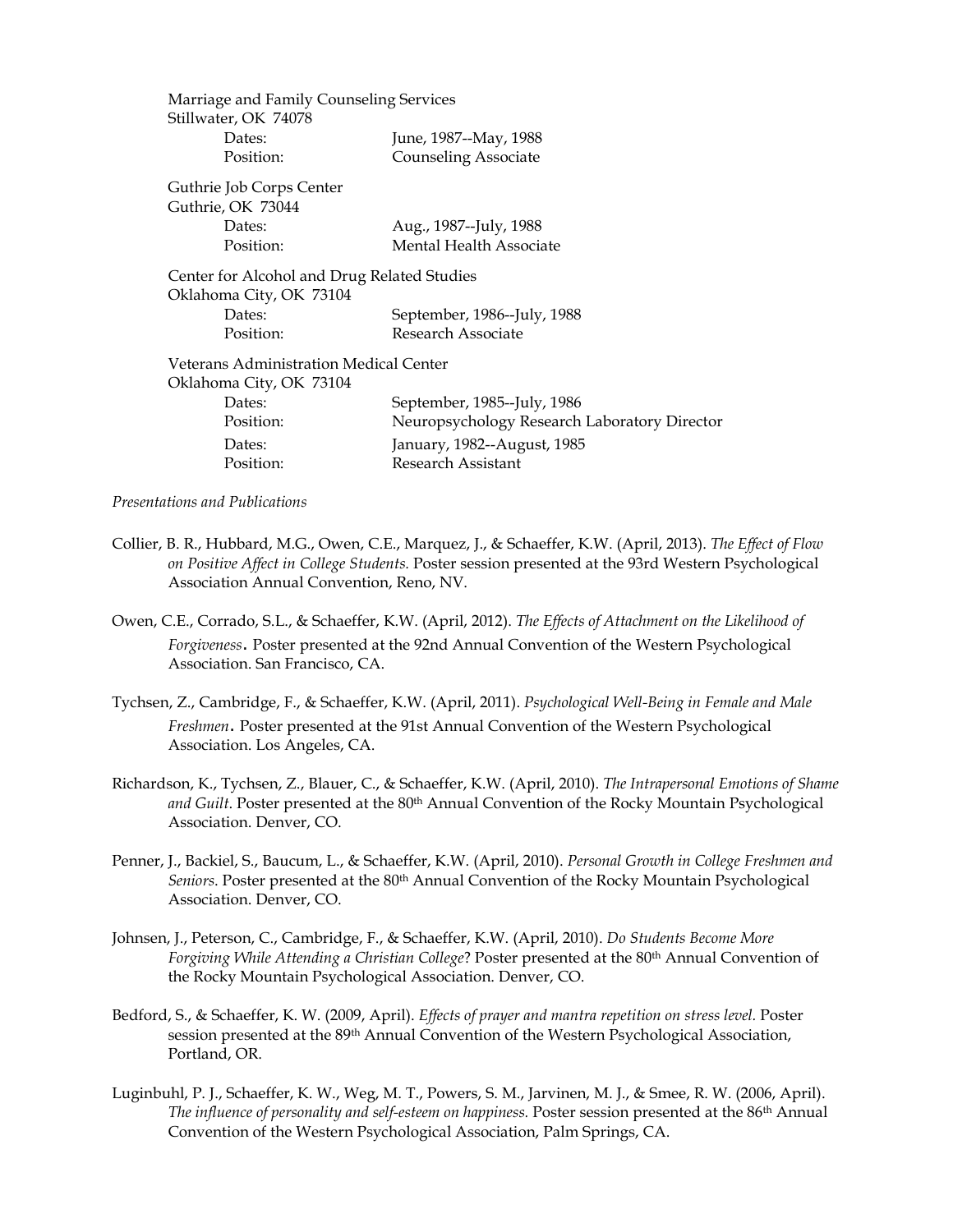- Flores, S., Barnes, C., Bunker, D., Enriquez, R., Moltzner, K., Tovar, R., & Schaeffer, K. W. (2006, April). *Positive Psychology education: Its effects on self-concept, optimism, and happiness. Poster session* presented at the 86th Annual Convention of the Western Psychological Association, Palm Springs, CA.
- Huff, T. L. P., Young, K. G., Kennedy, E. M., & Schaeffer, K. W. (2005, April). *The relationship between positive psychology education and the five factors of personality.* Poster session presented at the 75th Annual Convention of the Rocky Mountain Psychological Association, Phoenix, AZ.
- Aranda, B., Klabunde, M., Kirdendall, B., & Schaeffer, K. W. (2004, May). *The influence of positive psychology groups on optimism and self-concept.* Poster session presented at the 13th Annual UCLA Psychology Undergraduate Research Conference, Los Angeles, CA.
- Nordella, J., Schaeffer, K. W., Blair, C., O'Donnell, T., & Purdin, J. (2004, April). *Optimism training: Its effect on self-concept and optimism levels.* Poster session presented at the 84th Annual Convention of the Western Psychological Association, Phoenix, AZ.
- Reyes, K., Stark, S., Statler, K., & Schaeffer, K. W. (2002, April). *Involvement of commuters versus residents on a primarily residential campus.* Poster session presented at the 82nd Annual Convention of the Western Psychological Association, Irvine, CA.
- Slovak, J., Berry, B., Kwiatkowski, L., Guthrie, M., & Schaeffer, K. (2002, April). *Reliability and validity of a retention instrument.* Poster session presented at the 31<sup>st</sup> Annual Western Psychology Conference for Undergraduate Research, Santa Clara, CA.
- Kion, K. & Schaeffer, K. (2001, April). *Retention of university freshmen: Undecided versus not intending to return students.* Poster session presented at the 71st Annual Convention of the Rocky Mountain Psychological Association, Reno, NV.
- Ayers, S., Genovese, M., Williams-Medina, A., Schaeffer, K. W. (April 2000). *Predicting Retention: A Look at the Undecided Student.* Poster session presented at the annual meeting of the Western Psychological Association, Portland, Oregon.
- Schaeffer, K.W., Hyde, R.A., Kroencke, T., McCormick, B., & Nottebaum, L. (2000). Religiously-motivated sexual orientation change. *Journal of Psychology and Christianity, 19,* 61-70
- Fraser, S., & Schaeffer, K. W. (April 1999, April). *Freshmen Retention Based on Students' Intent to Return.* Poster session presented at the annual meeting of the Western Psychological Association, Irvine, CA.
- Schaeffer, K.S., Nottebaum, L., Smith, P., Dech, K., & Krawczyk, J. (1999). Religiously-motivated sexual orientation change: A follow-up study. *Journal of Psychology and Theology, 27,* 329-337.
- Brown, P. K., Lim, K. E., & Schaeffer, K. W. (1998, April). *A retention study based on students' intent to return.* Presented at the annual convention of the Western Psychological and Rocky Mountain Psychological Association, Albuquerque, NM.
- Sloan, A. K., Holly, K. A., & Schaeffer, K. W. (1998, April). *Comparison of self-concept from divorced and intact families.* Presented at the annual convention of the Western Psychological and Rocky Mountain Psychological Association, Albuquerque, NM.
- To, S., Ovando, S., & Schaeffer, K. W. (1998, April). *The anagram task: A tool for measuring persistence.* Presented at the annual convention of the Western Psychological and Rocky Mountain Psychological Association, Albuquerque, NM.
- Bentley, J. K., Plaxton, C., & Schaeffer, K. W. (1997, April). *Exercise motivation in college students.* Presentation at the 67<sup>th</sup> Annual convention of the Rocky Mountain Psychological Association, Reno, NV.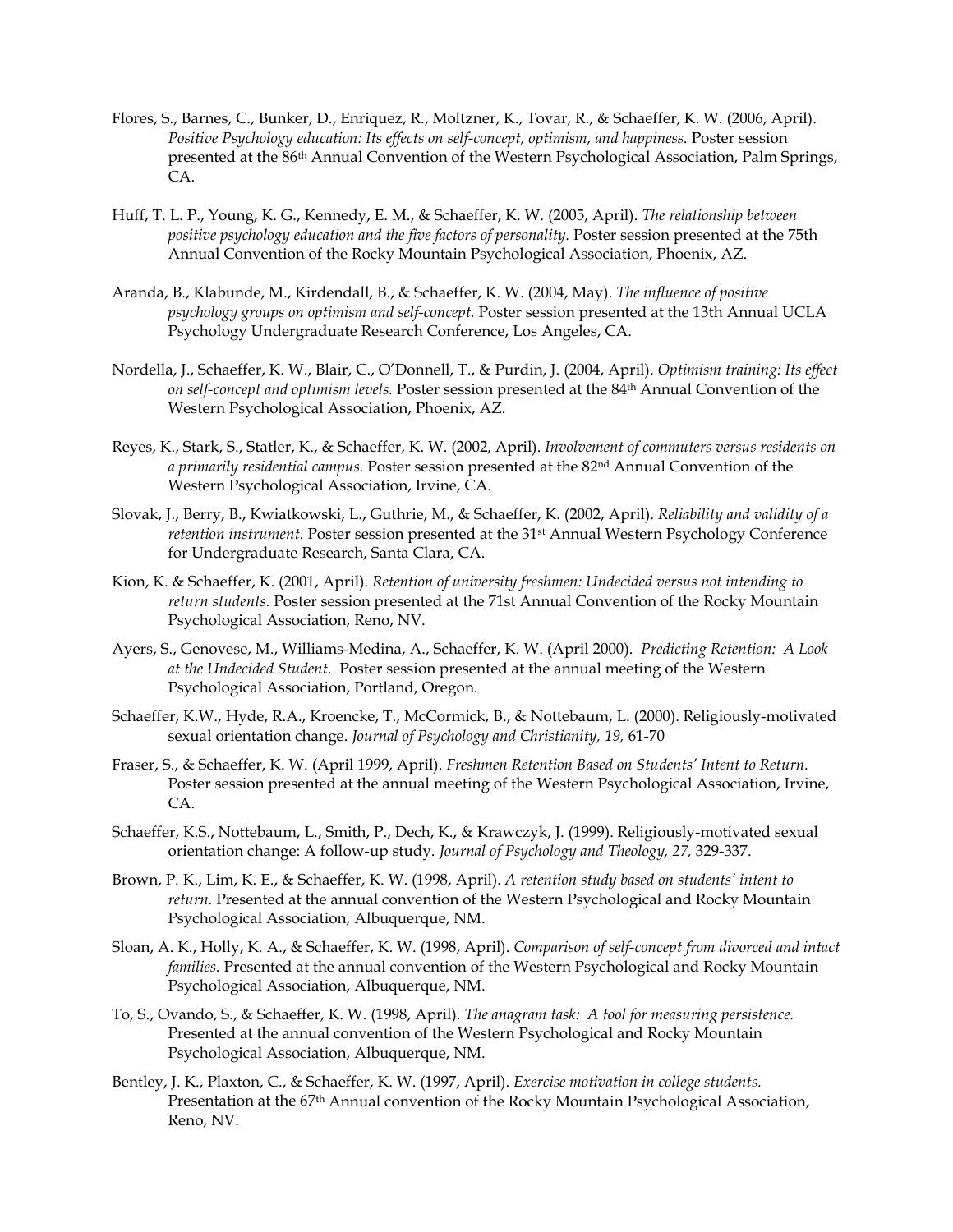- Ovando, C., Hubbs, T., & Schaeffer, K. W. (1996, April). *The anagram task as a measure of persistence.* Poster session presented at the 66th Annual Convention of the Rocky Mountain Psychological Association, Park City, Utah.
- Nixon, S. J., Parsons, O. A., Schaeffer, K. W., & Hale, R. L. (1995). A methodological study of the Shipley Institute of Living Scale in alcoholics and non-alcoholics: Reliability, discriminating items, and alternate forms. *Applied Neuropsychology, 2,* 155-160.
- Sapp, M., Kiker, L., Wiley, S., & Schaeffer, K. W. (1995, March). *Reliability and validity of an anagram task.* Poster session presented at the 75th Annual Convention of the Western Psychological Association, Los Angeles, CA.
- Cardoza, N., Horton, M., Wylie, S., & Schaeffer, K. W. (1994, April). *Class rank as a function of motivation and verbal achievement.* Poster session presented at the 64th Annual Convention of the Rocky Mountain Psychological Association, Las Vegas, NV.
- Parsons, O. A., Schaeffer, K. W., & Glenn, S. W. (1990). Does neuropsychological test performance predict resumption of drinking in post-treatment alcoholics? *Addictive Behaviors, 15,* 297-307.
- Schaeffer, K. W., & Parsons, O. A., & Errico, A. L. (1989). Performance deficits on tests of problem solving ability in alcoholics: Cognitive or motivational impairment? *Journal of Substance Abuse, 1,* 381-392.
- Errico, A. L., Parsons, O. A., & Schaeffer, K. W. (1988, April). *Familial alcoholism, locus of control and affect in male alcoholics.* Poster session presented at the 34th Annual Convention of the Southwestern Psychology Association, Tulsa, OK.
- Everett, M., Parsons, O. A., & Schaeffer, K. W. (1988). Learning impairment in male and female alcoholics. *Archives of Clinical Neuropsychology, 3,* 203-211.
- Nixon, S. J., Parsons, O. A., Schaeffer, K. W. & Hale, R. L. (1988). Subject selection biases in alcoholic samples: Effects on cognitive performance. *Journal of Clinical Psychology, 44,* 831-836.
- Patterson, B. W., Parsons, O. A., Schaeffer, K. W., & Errico, A. L. (1988). Interpersonal problem-solving in alcoholics. *Journal of Nervous and Mental Disease, 176,* 707-713.
- Schaeffer, K. W., & Parsons, O. A. (1988). Learning and memory test performance in alcoholics as a function of monetary incentive. *International Journal of Neuroscience, 38,* 311-319.
- Schaeffer, K. W., Parsons, O. A., & Errico, A. L. (1988). Male alcoholics' abstracting ability, depressive symptoms and childhood behavior disorders as a function of family history of alcoholism. *Alcoholism: Clinical and Experimental Research, 12,* 617-618.
- Yohman, J. R., Schaeffer, K. W., & Parsons, O. A. (1988). Cognitive training in alcoholics. *Journal of Consulting and Clinical Psychology, 56,* 67-72.
- Errico, A. L., Patterson, B. W., & Schaeffer, K. W. (1987, April). *Interpersonal problem solving deficits in male alcoholics: Family history effects.* Poster session presented at the 33rd Annual Convention of the Southwestern Psychology Association, New Orleans, LA.
- Patterson, B. W., Williams, H. L., McLean, G. A., Smith, L. T., & Schaeffer, K. W. (1987). Alcoholism and family history of alcoholism: Effects on visual and auditory event-related potentials. *Alcohol, 4,* 265-274.
- Schaeffer, K. W., & Parsons, O. A. (1987). Learning impairment in alcoholics using an ecologically relevant test. *Journal of Nervous and Mental Disease, 175,* 213-218.
- Schaeffer, K. W., & Parsons, O. A. (1987, April). *Learning/memory in alcoholics as a function of monetary incentive.* Poster session presented at the 33rd Annual Convention of the Southwestern Psychology Association, New Orleans, LA.
- Schaeffer, K. W., & Parsons, O. A. (1986). Drinking practices and neuropsychological test performance in sober male alcoholics and social drinkers. *Alcohol, 3,* 175-179.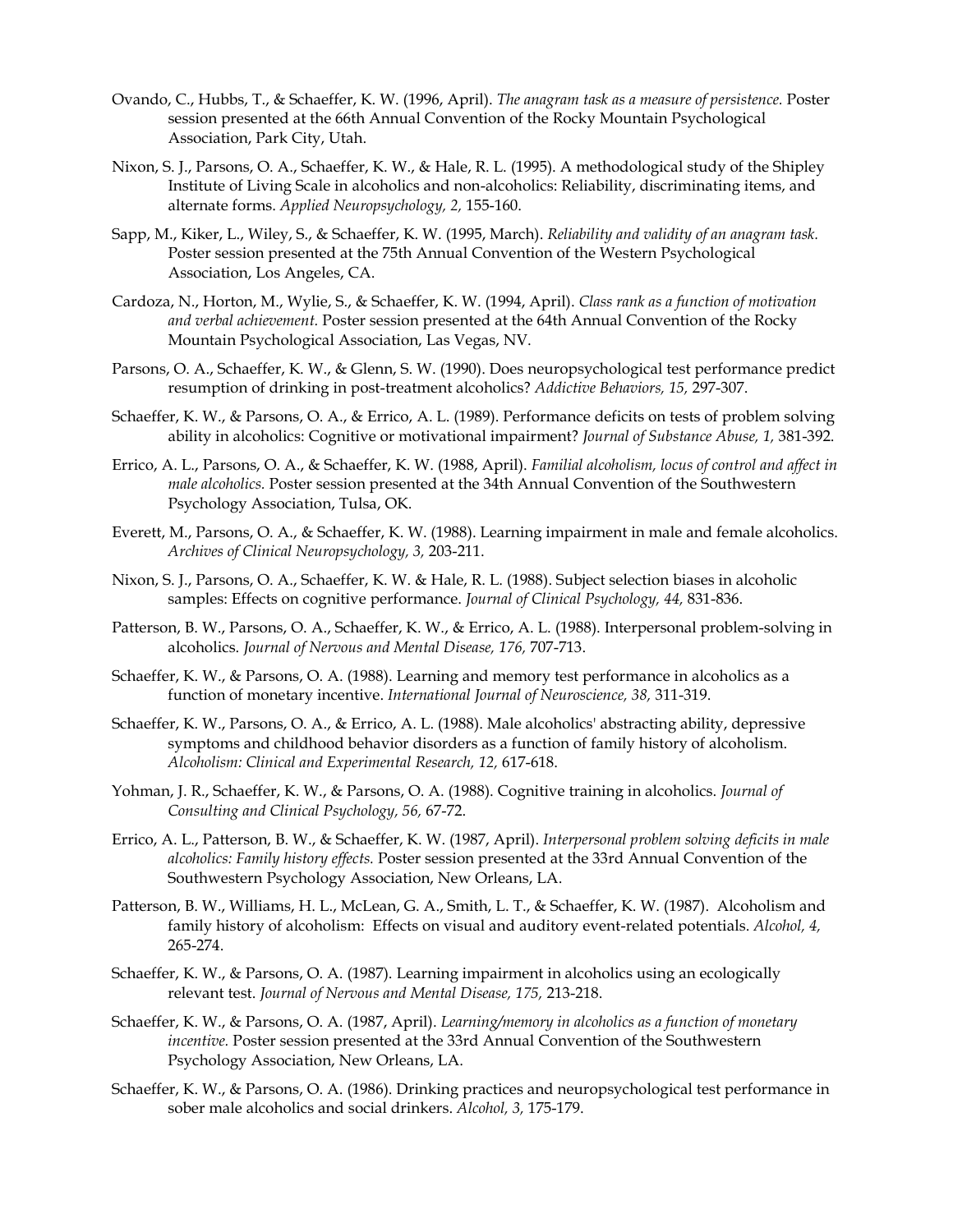- Schaeffer, K. W., & Parsons, O. A. (1985, March). *Learning impairment in alcoholics using an ecologically valid test.* Poster session presented at the 3rd Annual Spring Conference of the Oklahoma Psychological Association to Encourage and Develop Psychological Research, Oklahoma City, OK.
- Schaeffer, K. W., Parsons, O. A., & Yohman, J. R. (1984). Neuropsychological differences between male familial and nonfamilial alcoholics and nonalcoholics. *Alcoholism: Clinical and Experimental Research, 8,* 347-351.
- Parsons, O. A., Schaeffer, K. W., & Yohman, J. R. (1983, April). *Neuropsychological differences between male familial and nonfamilial alcoholics and nonalcoholics.* Subjects at risk for alcoholism: Recent findings. Symposium conducted at the meeting of the National Alcoholism Forum, Houston, TX.
- Parsons, O. A., Yohman, J. R., Purvis, J., Schaeffer, K. W., & Patterson, B. (1983, November). *Cognitive retraining in alcoholics: work in progress.* Paper presented at the 37th Annual Convention of the Oklahoma Psychological Association, Tulsa, OK.
- Schaeffer, K. W., & Hill, K. (1981, November). *Effects of experimenter's sex and references to higher authority on obedience to authority.* Poster session presented at the 35th Annual Convention of the Oklahoma Psychological Association, Tulsa, OK.

#### *Professional Affiliations*

American Psychological Association American Psychological Society Sigma Xi Psi Chi

#### *PLNU Committee Membership*

| 2011-present | Psychology Department Assessment Committee                                                                                        |
|--------------|-----------------------------------------------------------------------------------------------------------------------------------|
| 2011         | <b>Institutional Review Board</b>                                                                                                 |
| 2010-present | Social Ethos Committee                                                                                                            |
| 2004-2010    | <b>General Education Committee</b>                                                                                                |
| 2004-2007    | WASC Capacity and Preparatory Review: Data Portfolio Committee<br><b>WASC Educational Effectiveness: Program Review Committee</b> |
| 2001-2002    | Human Subjects Committee<br><b>Teacher Education Committee</b>                                                                    |
| 1996-2001    | Academic Policy Committee                                                                                                         |
| 1995-1996    | First Year Experience Committee                                                                                                   |
| 1993-1995    | <b>Faculty Council</b>                                                                                                            |
| 1992-1995    | Rank and Tenure Committee                                                                                                         |
| 1991-1993    | Graduate Studies Committee                                                                                                        |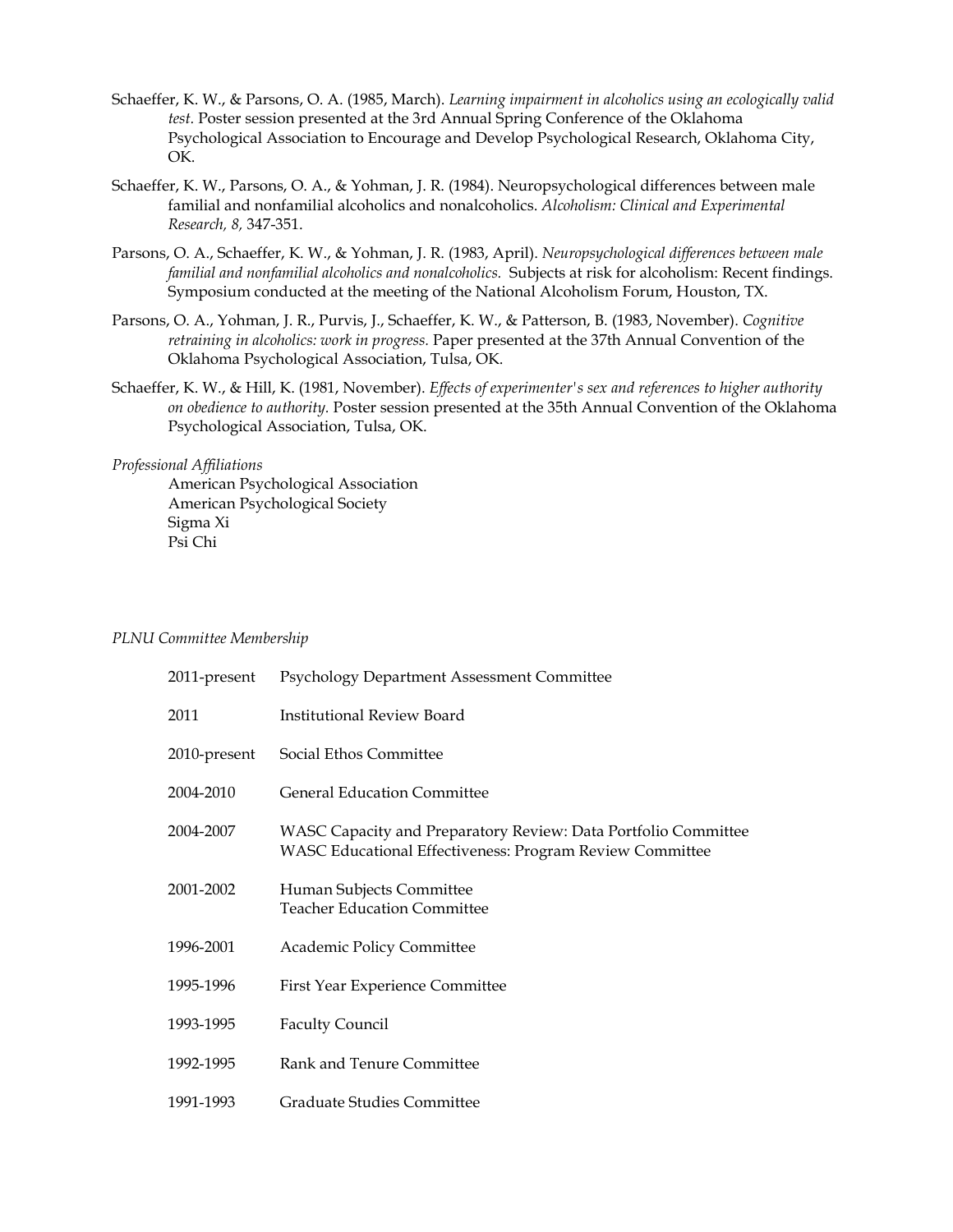| 1990-1991 | Advisement and Guidance Committee      |
|-----------|----------------------------------------|
|           | <b>Student Financial Aid Committee</b> |

| 1989-1991 | <b>Resource Center Advisory</b> |
|-----------|---------------------------------|
|           |                                 |

# *Continuing Education*

| 2011 | Counseling Advances Conference. U.S. Journal Training, Inc. and The Institute for<br>Integral Development. Las Vegas, NV.                                                                        |
|------|--------------------------------------------------------------------------------------------------------------------------------------------------------------------------------------------------|
| 2009 | The 15th Annual Counseling Skills Conference. U.S. Journal Training, Inc. and The<br>Institute for Integral Development. Las Vegas, NV.                                                          |
| 2009 | The 7 <sup>th</sup> Las Vegas Conference on Adolescents and Young Adults. U.S. Journal Training,<br>Inc. and The Institute for Integral Development. Las Vegas, NV.                              |
| 2008 | The 2 <sup>nd</sup> Annual Conference on Therapeutic and Alcohol/Drug Interventions. U.S. Journal<br>Training, Inc. and The Institute for Integral Development. Las Vegas, NV.                   |
| 2007 | The 13th Annual Counseling Skills Conference (including the Pre-Conference Ethics<br>Workshop). U.S. Journal Training, Inc. and Faces Conferences. Las Vegas, NV.                                |
| 2006 | Aging and Long Term Care. Association for Advanced Training in the Behavioral<br>Sciences. Web-based CE.                                                                                         |
| 2005 | Emerging Issues Conference: Trauma and Violence, Substance Abuse, Couples and<br>Adolescents (including Ethics workshop). Faces Conferences. Las Vegas, NV.                                      |
| 2004 | The 6 <sup>th</sup> Annual Fall Las Vegas Conference: Healing and Treating Violence, Anger and<br>Trauma. Faces Conferences (including Domestic Violence workshop). Las Vegas, NV.               |
| 2004 | The 6 <sup>th</sup> Annual Mastering Counseling Skills with the Masters Conference (including<br>Ethics workshop). Faces Conferences. Las Vegas, NV.                                             |
| 2003 | The 5 <sup>th</sup> Annual Mastering Counseling Skills with the Masters Conference (including<br>Ethics workshop). Faces Conferences. Las Vegas, NV.                                             |
| 2002 | Emotional Intelligence. Psycho-Legal Associates Inc. San Diego, CA.                                                                                                                              |
| 2002 | California Psychological Association Convention. Pasadena, CA                                                                                                                                    |
| 2001 | The Immune System. CorText Mind Matters Educational Seminars. Escondido, CA.                                                                                                                     |
| 2000 | Coaching Fundamentals; Law and Ethics: Beyond the Basics. Psycho-Legal Associates,<br>Inc. San Diego, CA.                                                                                        |
| 1999 | The 34 <sup>th</sup> Annual Symposium on the Recent Developments in the Use of the MMPI-S and<br>MMPI-A. Sponsored by MMPI-2 Workshops and the University of Minnesota.<br>Huntington Beach, CA. |
| 1999 | Memory. Institute for Cortext Research and Development. San Diego, CA.                                                                                                                           |
| 1999 | Improving Functional Outcomes in Individuals with Psychotic Disorders. University of<br>California, San Diego School of Medicine Department of Psychiatry. San Diego, CA.                        |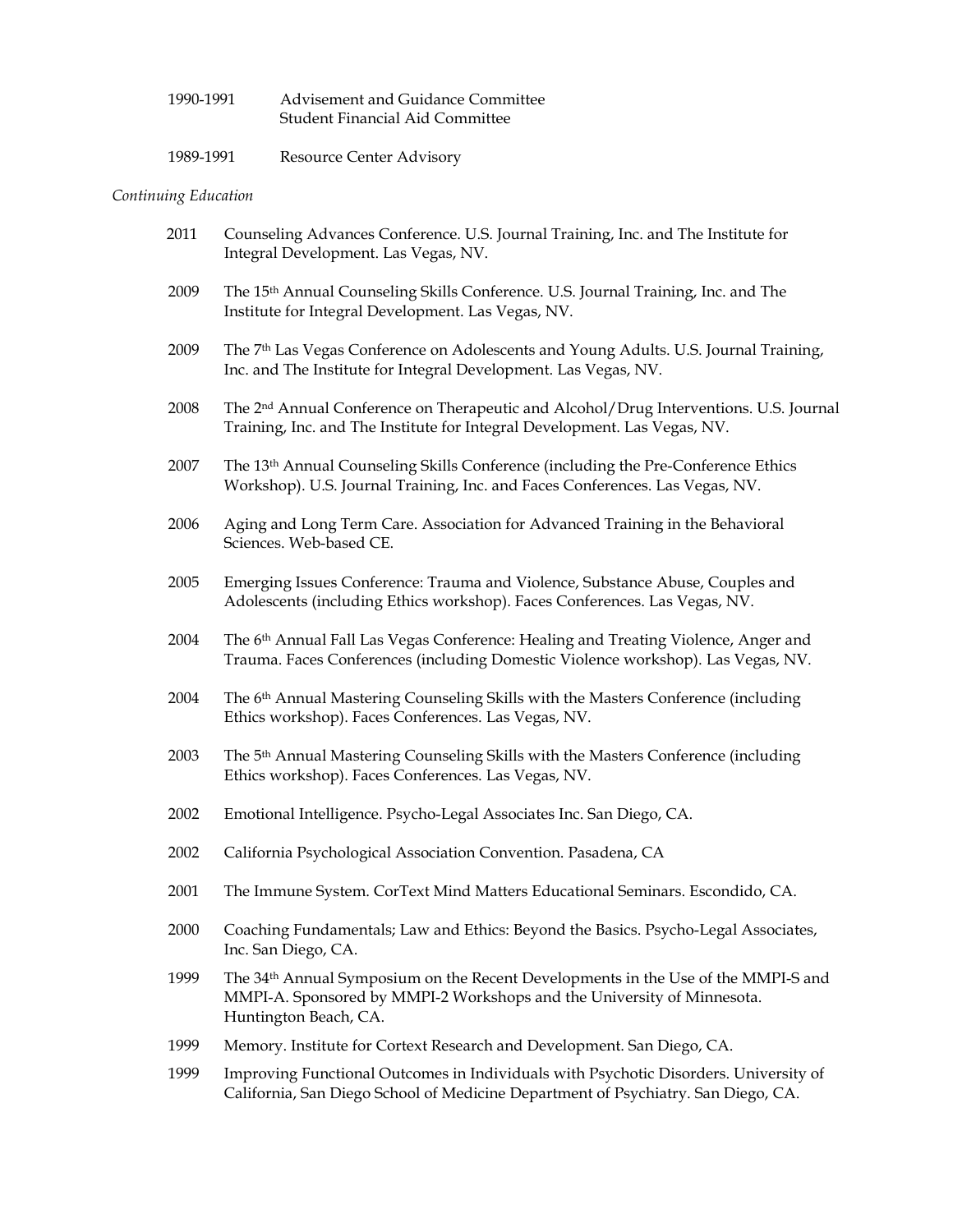- 1998 PTSD, Trauma and Dissociation: enhancing Diagnosis and Treatment. CME, Inc. Monterey, CA.
- 1997 Practical Advances in Psychology: Psychopharmacology, Geriatrics, Substance Abuse, ADHD Children and Women. CME, Inc. Walnut Creek, CA.
- 1996 Substance Abuse Workshop. A Workshop by the California Psychological Association. San Diego, CA.
- 1995 Memory, Sexual Trauma and the Law: What Therapists, Survivors and Families Need to Know. A Workshop by Charter Behavioral Health Systems of Dallas. San Diego, CA.
- 1994 The 74th Annual Convention of the Western Psychological Association. Kona, HI.
- 1994 Faculty Portfolios: A New Way to Document Excellence in Teaching. Fall Conference of ICCUFA. San Diego, CA.
- 1993 Collaborative Strategies for Student Learning and Faculty Renewal. The 9th Annual Faculty Regional Workshops Sponsored by the Council of Independent Colleges. Costa Mesa, CA.
- 1992 The Fourth Annual Convention of the American Psychological Society. San Diego, CA.
- 1992 The Freshman Year Experience: Freshman Experience Resource Seminar. Tempe, AZ.
- 1991 California Oral Examination Workshop: Psychology Licensing Exam Review. Los Angeles, CA.
- 1990 Child Abuse Workshop. California School of Professional Psychology, San Diego, CA.

Human Sexuality Workshop. California School of Professional Psychology, San Diego, CA.

Preparation for the Examination for the Professional Practice in Psychology. Home study course.

#### *Community Service*

| 2000-present | Founding member of the C. Eugene Mallory Endowed Scholarship |
|--------------|--------------------------------------------------------------|
| 1997-2000    | Crusader Sports Associates Board of Directors                |
| 1989-1999    | <b>Health Professions Advisory Committee</b>                 |
| 1990-1995    | <b>Sunset Cliffs Natural Park Recreation Council</b>         |
| 1993-1995    | Psi Chi Advisor (including charter year)                     |
| 1992-1993    | Advisor for Charter Membership of Psi Chi                    |
| 1989-1993    | Psychology Club Advisor                                      |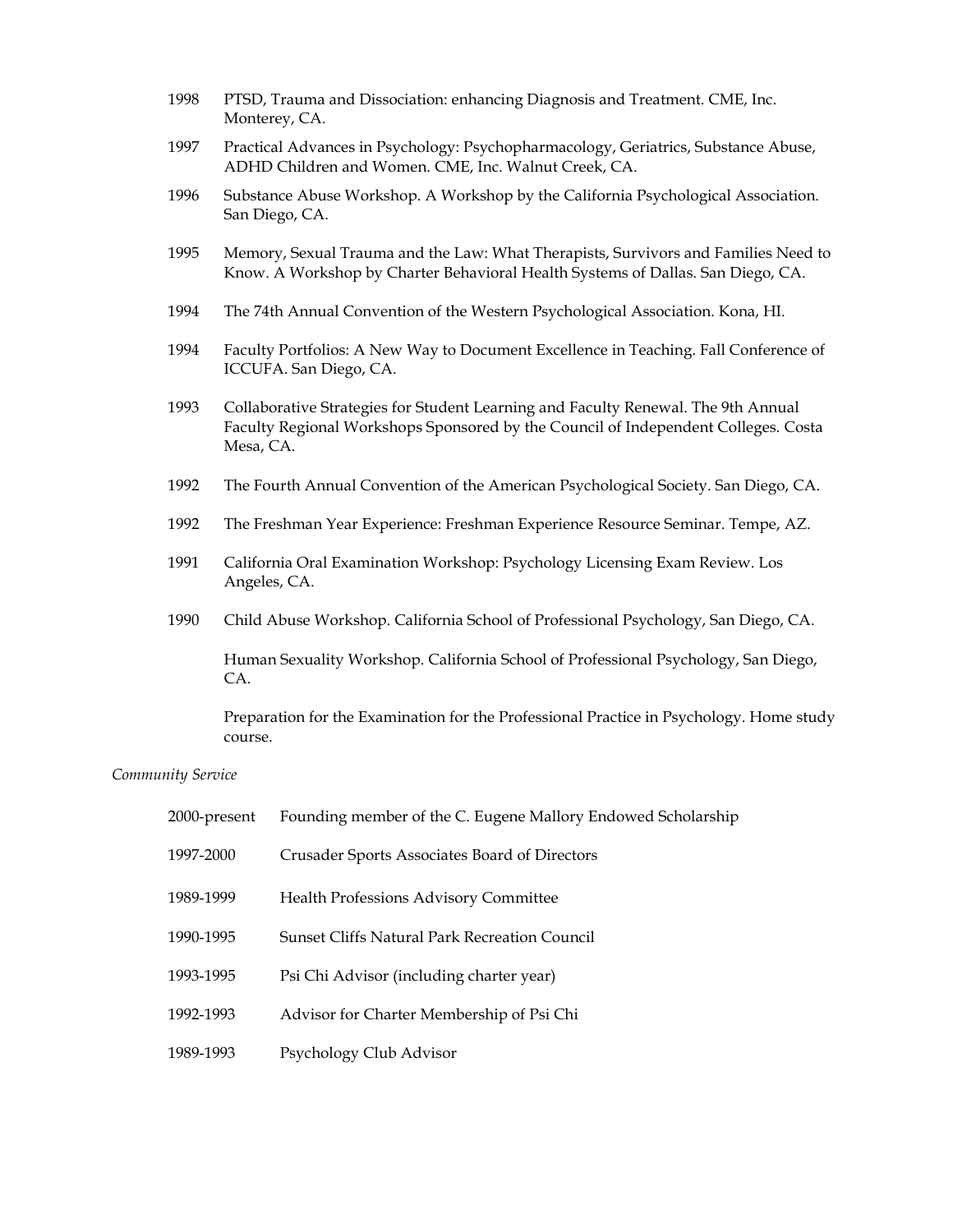# John T. Wu Curriculum Vitae

# **Personal Data**

| <b>Address:</b> | <b>Business</b>                          |
|-----------------|------------------------------------------|
|                 | 3900 Lomaland Drive, Culbertson Hall 207 |
|                 | Point Loma Nazarene University           |
|                 | San Diego, CA 92106                      |
|                 | $(619)$ 849-2464                         |
|                 |                                          |

**Email**: johnwu@pointloma.edu

# **Education**

| Ed.D.       | <b>Harvard University Graduate School of Education</b><br>1992, Counseling and Consulting Psychology<br>Dissertation: The relationship between ethnic identity and<br>achievement motivation in Chinese Americans and Filipino<br>Americans. |
|-------------|----------------------------------------------------------------------------------------------------------------------------------------------------------------------------------------------------------------------------------------------|
|             | Massachusetts Licensed Psychologist, 1994                                                                                                                                                                                                    |
|             | California Licensed Psychologist, PSY 14391, 1996                                                                                                                                                                                            |
| Ed.M.       | <b>Harvard University Graduate School of Education</b><br>1988, Counseling and Consulting Psychology                                                                                                                                         |
| <b>B.A.</b> | University of California, Irvine<br>1987, Psychology<br>Magna Cum Laude                                                                                                                                                                      |
| <b>B.S.</b> | <b>University of California, Irvine</b><br>1987, Information and Computer Science<br>Magna Cum Laude                                                                                                                                         |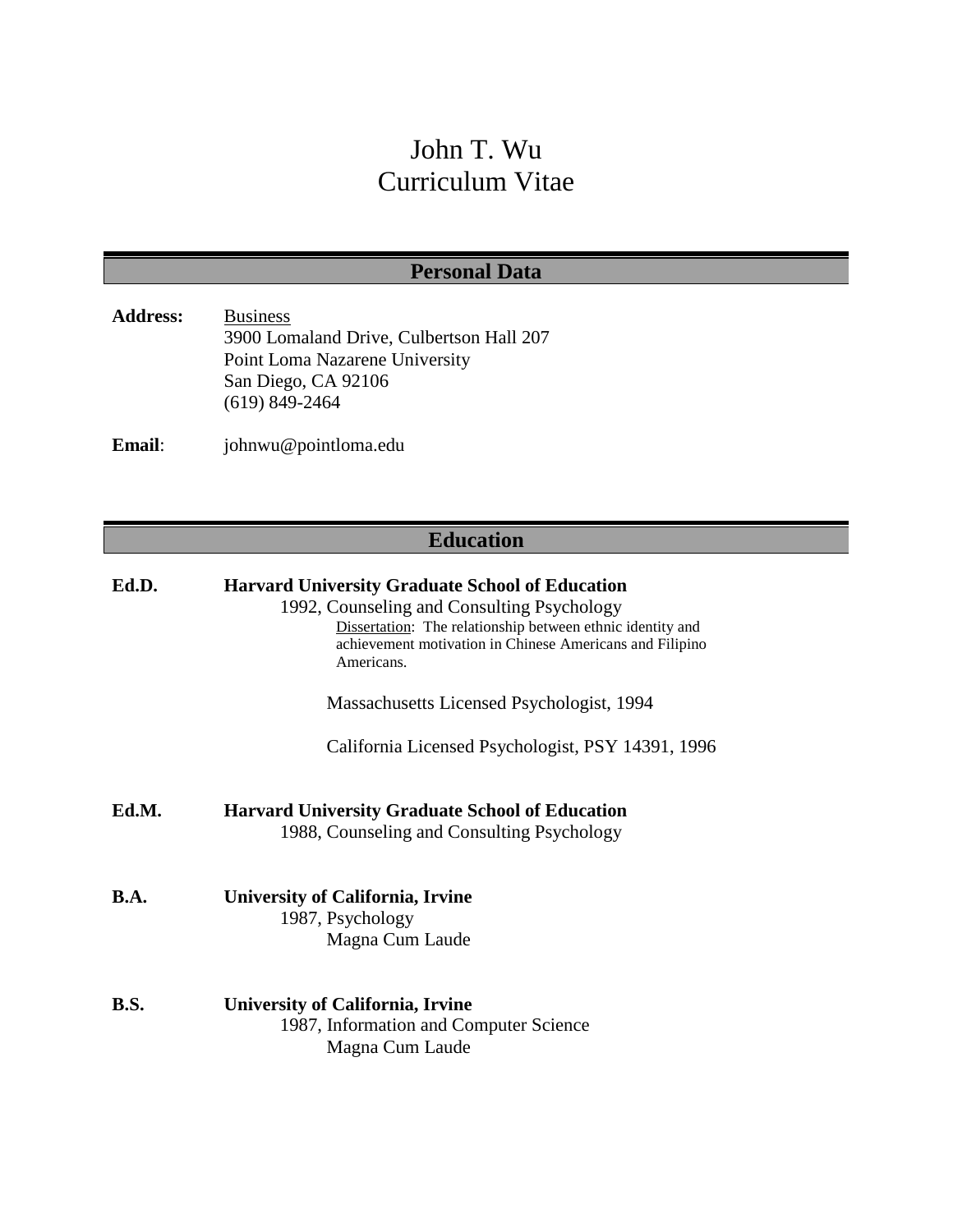## **Professional Work**

## **Point Loma Nazarene University Professor of Psychology, Tenured 2001 to present**

- Chair of Psychology Department from 2011
- Undergraduate course instruction, research oversight, administrative committee work, advising to 35-45 students, and departmental service. Designated as Area Chair for Small Groups.
- Courses taught include:
	- o PSY 308 Developmental Psychology Birth to Adolescence
	- o PSY 305 Developmental Psychology: Childhood
	- o PSY 321 Abnormal Psychology
	- o PSY 325 Counseling and Community Interventions
	- o PSY 340 Introduction to Clinical and Community Interventions
	- o PSY 370 Individual Psychotherapy
	- o PSY 380 Family Therapy
	- o PSY 341 Group Counseling
	- o PSY 345 Group Dynamics
	- o PSY 350 Clinical and Research Assessment
	- o PSY 490 Intimate Couples
	- o PSY 499 Individual Research
- Committees include:
	- o WASC Advisory Committee 2010-2012
	- o Faculty Council 2009-2011
	- o Nomination Committee Liaison 2009-2011
	- o WASC Steering Committee 2004-2007
	- o WASC Liaison to the Diversity Committee
	- o Computer Committee, 2002
	- o Instructional Technology Faculty Taskforce, 2003
	- o Pre-Med committee (interview prospective medical school students), 2004
- Special Involvements
	- o Summer 2011 Participated in TILE Technology Course
	- o Spring 2011 Trained Peer Counselors on Healthy Relationships.
	- o Spring 2009 Teachers Noticing Teachers On Tape: Current Professors of Excellence. One hour professionally produced video interview regarding teaching philosophy and techniques.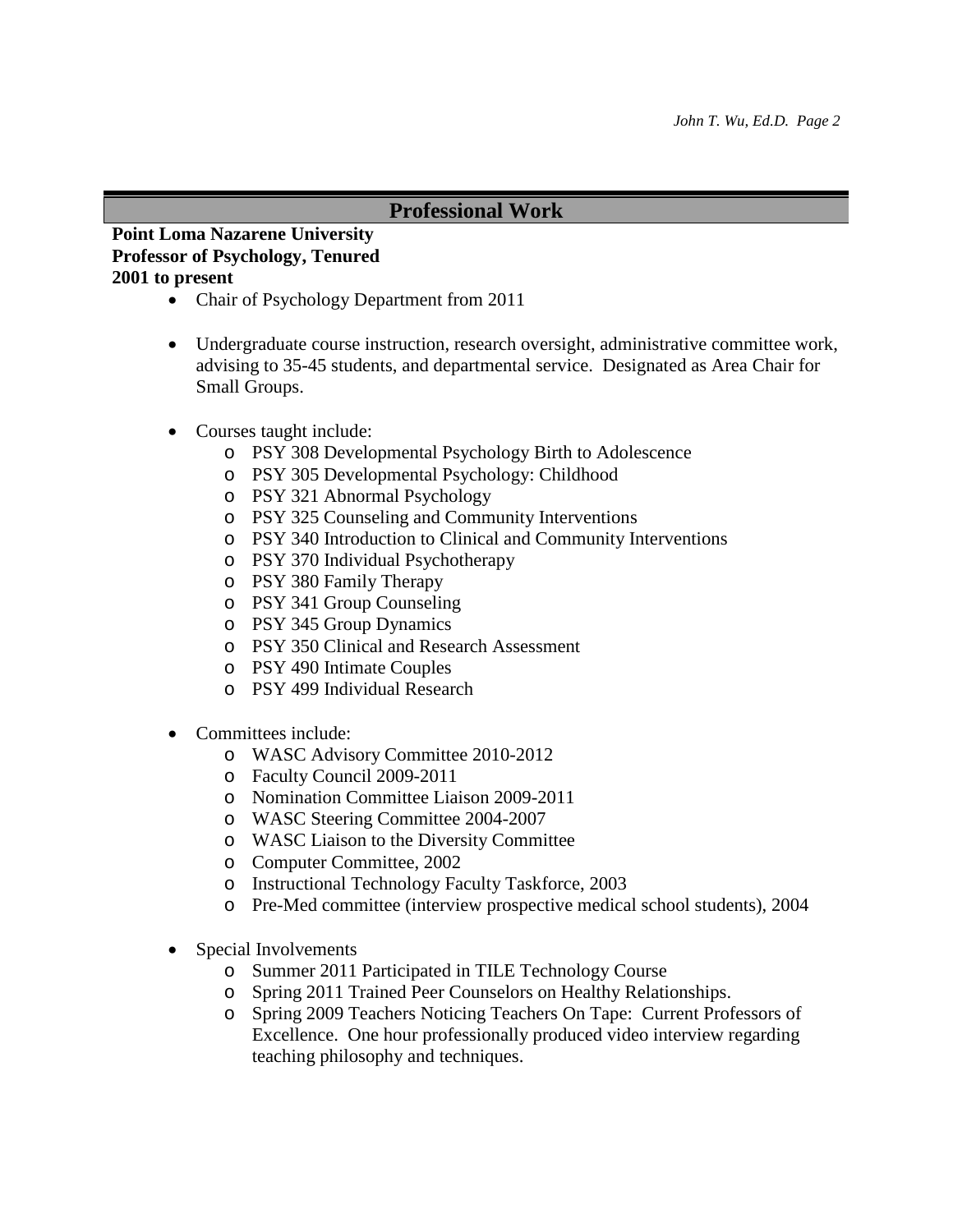- o Spring 2006 Teachers Noticing Teachers model professor. This program enhances teaching by allowing faculty to observe and learn from model professors within the semester.
- o Spring 2003 Wesley and Vocation, faculty seminar. This weekly seminar met throughout the spring semester to discuss vocational readings, speakers, and our own life experience.
- o Spring 2002 First Things, faculty seminar. This biweekly faculty reading group focused on Christian Liberal Arts Education and was sponsored by the Center for Teaching and Learning and Provost Allen.
- o Fall 2001 I participated in the semester long New Faculty Seminar.

## **Senior Psychologist Celebration Counseling 2001 to present**

• Provide individual and couples counseling to adults and young adults for a variety of interpersonal and intrapersonal issues.

## **Mesa College Adjunct Faculty 1996 to 2001, part-time**

• Taught *General Psychology*, a psychology survey course, with 40-50 undergraduate students.

**University of California, San Diego Counseling Psychologist II Psychological and Counseling Services 1994 to 2001, full-time**

- Conducted individual, group, and couples counseling with undergraduate and graduate students.
- Taught Summer Bridge, a month long intensive program for entering first year low income and underrepresented students.
- Instructed and supervised Group on Groups, a yearlong seminar on group therapy theory and process for APA Pre-doctoral Interns.
- Supervised and taught APA Pre-doctoral Interns.
- Trained student leaders.
- Made numerous campus presentations on psycho-educational topics.

## **Northeastern University**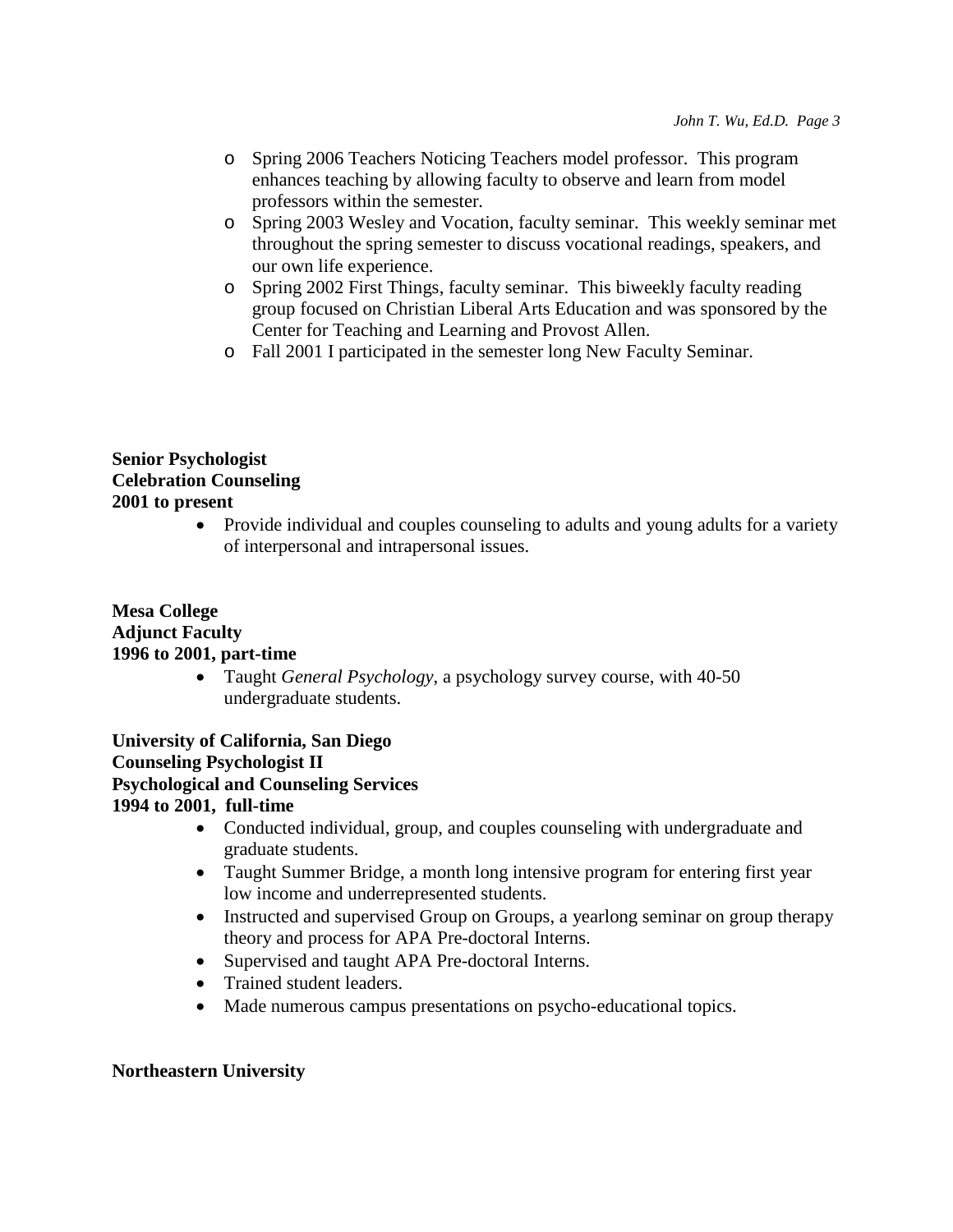## **Staff Psychologist 1991-1994, full-time**

- Conducted career testing and counseling.
- Provided individual and group therapy to students, staff, and faculty.
- Served on the President's Diversity Advisory Committee.
- Helped originate the Asian American Faculty and Staff Association.
- Provided workshops and outreach to residential students.
- Provided crisis consultation to residential life staff.

## **University of California, San Diego**

# **Pre-Doctoral Psychology Intern, Psychological and Counseling Services, 1990-1991, full-time**

- Provide individual, couples, and group therapy.
- Conduct multicultural outreach, and teach workshops in this APA-approved internship.

# **Harvard University, Graduate School of Education**

## **Teaching Assistant,** *Psychosocial Epidemics of School-Aged Children and Youth* **1988-1989, part-time**

• Facilitated two weekly discussion sections, advised graduate students, graded papers, and lectured on adolescent gangs.

# **Research and Presentations**

- Munoz, M. M, Furtado, T.P, Vaillancourt, A.A., Wu, J.T., & Oakes-Mueller, K.L. (2013, April). *The Effects of Early Trauma Clusters on Marriage Satisfaction*. Poster session presented at the 93<sup>rd</sup> Western Psychological Association Annual Convention, Reno, NV.
- Vaillancourt, A.A., Furtado, T.P., Munoz, M.M., Oakes Mueller, K.L., & Wu, J.T. (2013, April). *The Effects of Brain Region Functioning on Marriage Satisfaction.* Poster session presented at the 93rd Western Psychological Association Annual Convention, Reno, NV.
- Nelson,V., Vaillancourt, A.A., Wu, J.T. & Oakes Mueller, K.L.*Premarital and Marital Behaviors Across Three Asian American Populations.* Poster session presented at the 92rd Western Psychological Association Annual Convention, San Francisco, CA.
- Vaillancourt, A. A., Nelson, V., Oakes Mueller, K., & Wu, J.T. (2012, April). C*ommunication and Help Seeking Preferences Across Three Asian American*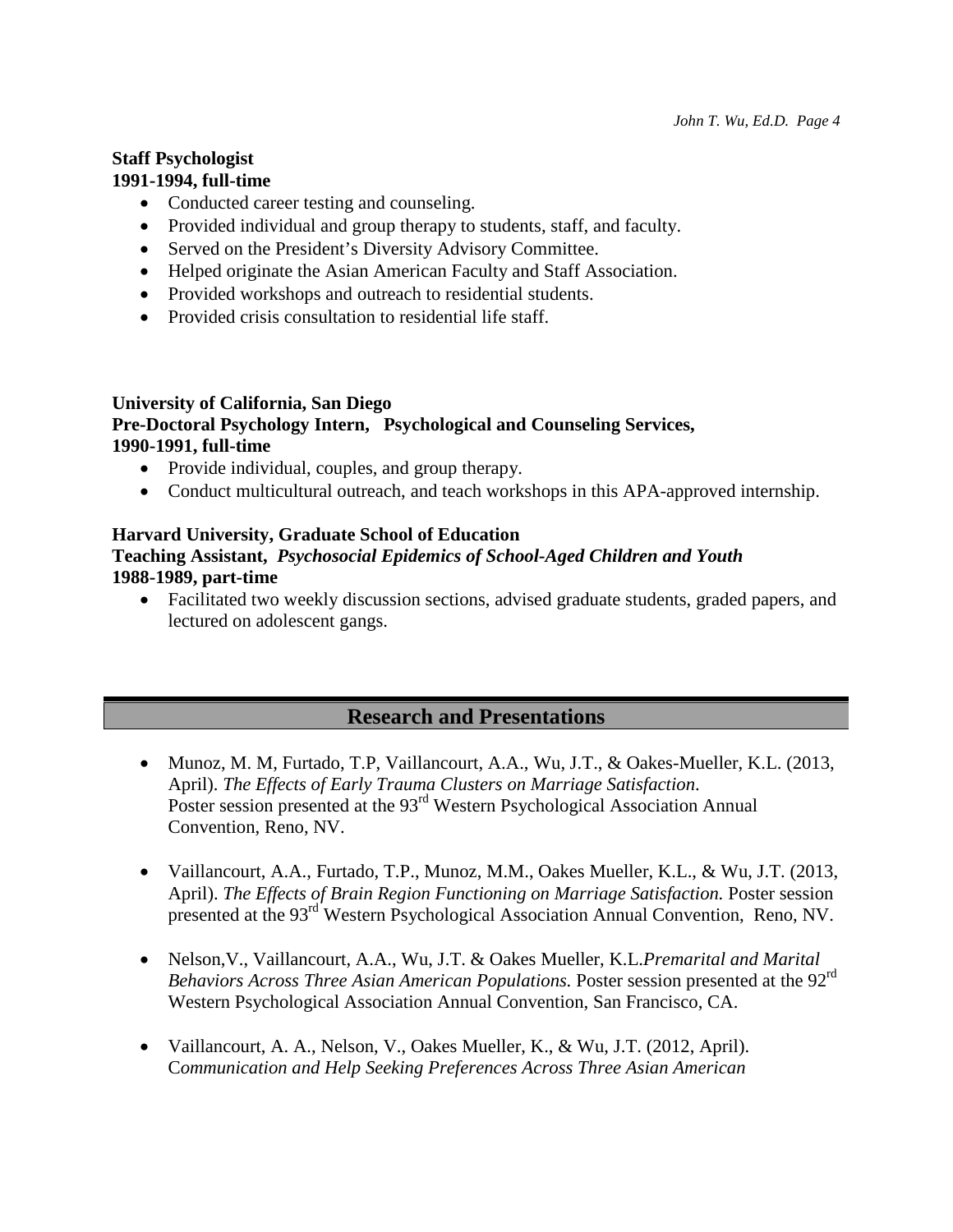*Populations.* Poster session presented at the 92<sup>rd</sup> Western Psychological Association Annual Convention, San Francisco, CA.

- Petti, L. E., Ozuna, G. B., Wehrle, C. P., and Wu, J. T. (2011, April). *Marital Help Seeking Preferences in Asian, Latino, and White Couples.* Poster accepted for the Western Psychological Association 2011 Annual Conference, Los Angeles, CA.
- Bomba, J. L., Saldine, E. J., Schaffner, N. L., Hoshiko, H. A., and Wu, J. T. (2010, April). *Comparing Premarital and Current Marriage Behaviors Among Asian, Latino, and White Couples.* Poster session presented at the Rocky Mountain Psychological Association 2010 Annual Conference, Denver, CO.
- Hoshiko, H. A., Schaffner, N. L., Saldine, E. J., Bomba, J. L., and Wu, J. T. (2010, April). *Marriage Communication in Same Race and Interracial Asian, Latino, and White Couples.* Poster session presented at the Rocky Mountain Psychological Association 2010 Annual Conference, Denver, CO.
- •
- Nada, A. R., Bomba, J. L., Corrado, S. L., Cramer, K. L., and Wu, J. T. (2009, April). *Marital Satisfaction in Relation to Premarital, Current, and Web Behaviors*. Poster session presented at the Western Psychological Association Annual Convention, Portland, OR.
- Cramer, K. L., Corrado, S. L., Bomba, J. L., Nada, A. R., and Wu, J. T. (2009, April). *Asian***,** *Latino, and White Interracial and Same Race Marriage Assessment* . Poster session presented at the Western Psychological Association Annual Convention, Portland, OR.
- Radke, K. E, Tardie, L. E., Corrado, S. L, and Wu, J. T. (2008, April). *A deeper understanding of attachment quality and psychological distress.* Poster session presented at the Western Psychological Association Annual Convention, Irvine, CA.
- Corrado, S. L, Tardie, L. E., Radke, K. E, and Wu, J. T. (2008, April). *Marital satisfaction in Asian American couples: a pilot study.* Poster session presented at the Western Psychological Association Annual Convention, Irvine, CA.
- Miles, C., Tablak, A., Pearce, C., Parra, V., & Wu, J. (2007, April). *The connection between attachment quality and psychological distress*. Poster session presented at the Rocky Mountain Psychological Association Annual Convention, Denver, CO.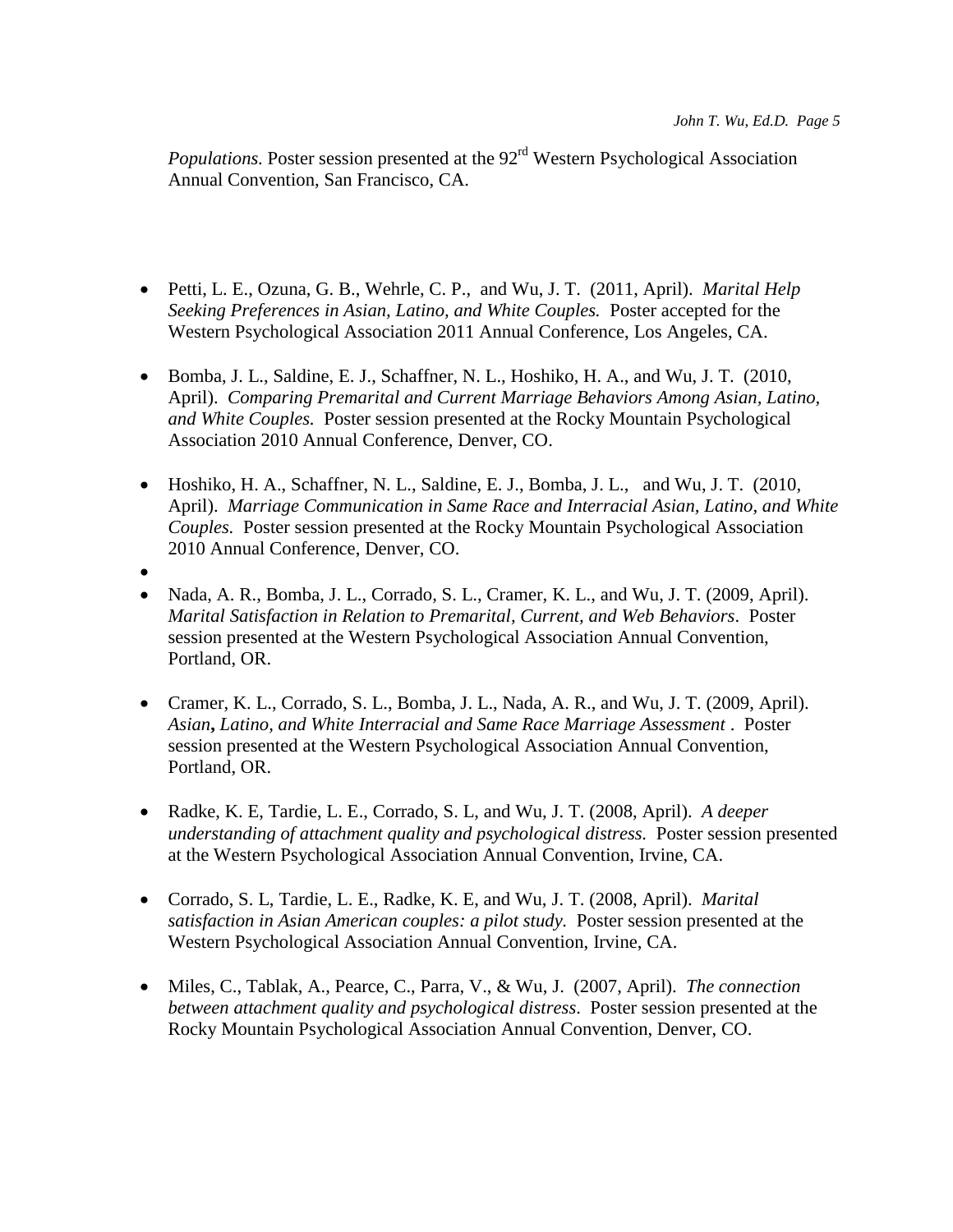- Wu, J. T. (Ed.), Amstead, L. K., Croy, D. A., Leffel, G. M., Martin, K. E., & Taylor, D. B. (2006). Setting your sail: vocational life stories from Wesleyan faculty. Monographs of Point Loma Nazarene University, 5.
- Tatum, M., Hardy, N., Testerman, L., Irwin-Chase, H., Johnson, J., & Wu, J (2006, April). *Effect of Learning Style Interventions on Course Satisfaction*. Poster session presented at the 86th Annual Western Psychological Association Convention, Palm Springs, CA.
- Testerman, L., Hardy, N., Tatum, M., Irwin-Chase, H., Johnson, J., & Wu, J. (2006, April). *Reliability and Validity of the VARK: A Learning Style Assessment*. Poster session presented at the 86th Annual Western Psychological Association Convention, Palm Springs, CA.
- Cooper, N., Crocker, N., Erselius, K., Lerma, A., Irwin-Chase, H., Wu, J., and Johnson, J. (2005, April). *Development of a brief course satisfaction measure*. Poster session presented at the Rocky Mountain Psychological Association Annual Conference, Phoenix, AZ.
- Wu, J. T., Young, L., Lowe, D., Malone-Colon, L., Nielsen, A., Parrott, L. (2003). Teaching marriage classes to undergraduate students. *Smart Marriage Conference Workshop*, Reno, NV.
- Manese, J. M., Wu, J. T., & Nepomuceno, C. A. (2001). The effect of training on multicultural counseling competencies: an exploratory study over a ten-year period. *Journal of Multicultural Counseling and Development*, 29, 31-40.
- Wu, J., Nepomuceno, C., & Manese, J. Examination of Asian American client data from a university counseling center. Poster session presented at the annual meeting of the Asian American Psychological Association. San Francisco, CA. 1998.
- Bempechat, J., Nakkula, M., Wu, J., & Ginsberg, H. (1996). Attributions as predictors of mathematics achievement: a comparative study. *Journal of Research and Development in Education*. 29(2), 53-59.
- Bempechat, J., Ginsberg, H., & Wu, J. *Achievement motivation among working class and middle class white children*. Poster session at the Biennial Conference of the Society of Research and Child Development. Kansas City, MO. 1989.
- Bempechat, J., Ginsberg, H., & Wu, J. *Achievement motivation in Cambodian refugee children: a comparative study*. Panel discussion at the Biennial Conference of the Society of Research and Child Development. Kansas City, MO. 1989.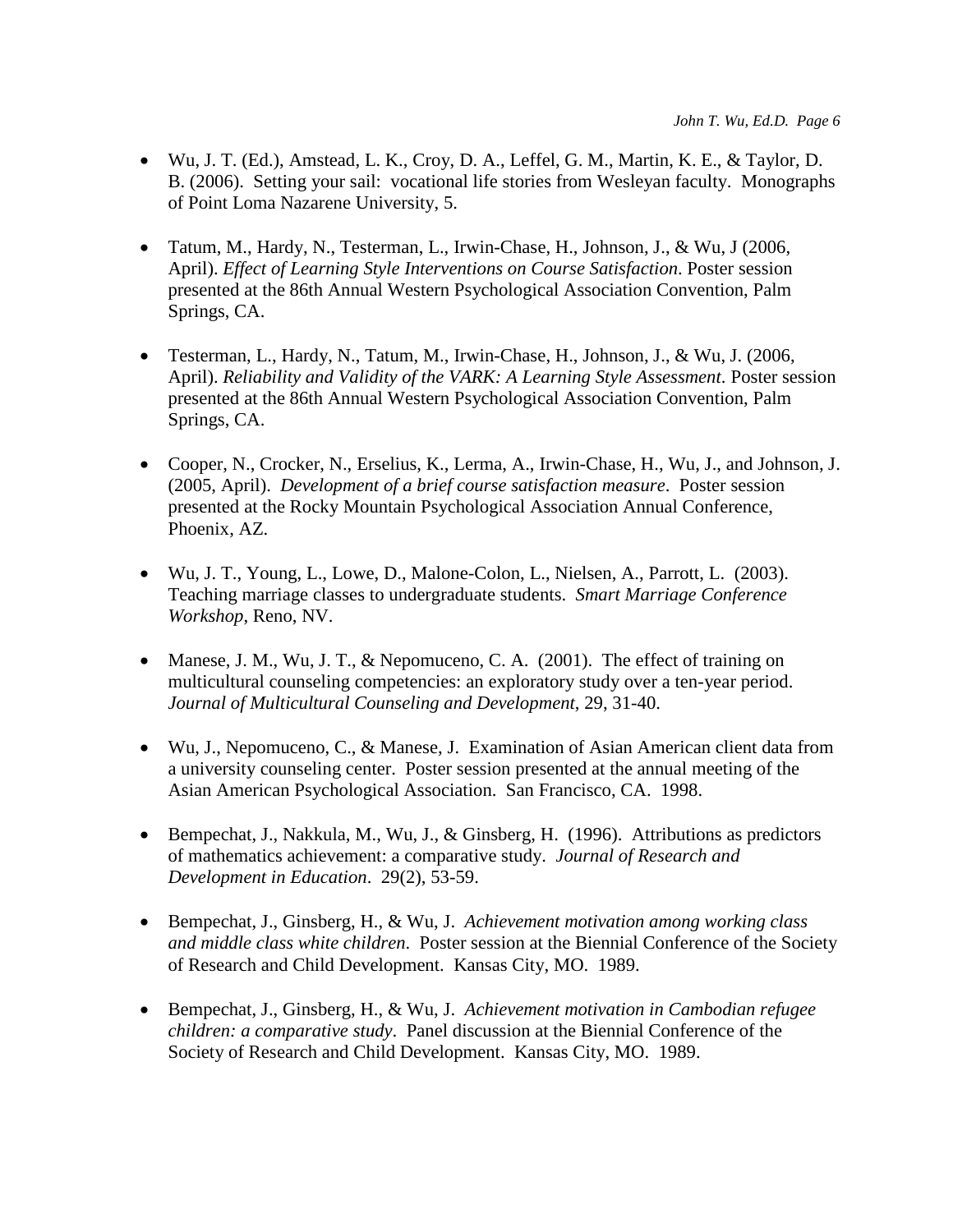# **Community Involvement**

- Subject Matter Expert, Item Review Workshop. Board of Psychology, Sacramento, CA, 2008. Reviewed and edited questions for the California Psychology Supplemental Examination for California Psychology Licensure Exam.
- "My Therapist Sez" Premarital Panel Discussion, Skyline Church, La, Mesa, 2007. Panel speaker regarding premarital issues and topics. Also broadcast on KPRZ Living Water Radio Show.
- 2007 to present Sunday School Teacher, fourth and fifth grade, Rancho Bernardo Community Presbyterian Church
- Fall 2005 Coach of Yellow Sparks Soccer Team for five year old boys.
- Fall 2003-2005 Elected to School Site Council of Park Village Elementary School. Work to create the school's Single Plan for School Achievement document, and review budgets.
- February 2003 Led a six meeting workshop with my home family fellowship group of ten couples on the area of marriage enrichment.
- Summer 2002 Presented three workshops on building intimate relationships at the Chinese Evangelical Church of San Diego's annual retreat.

# **Church Involvement**

- Currently attend the Rancho Bernardo Community Presbyterian Church.
- 1995-present Member of a Home Bible Study Fellowship that meets weekly for Bible Study, prayer, and fellowship.